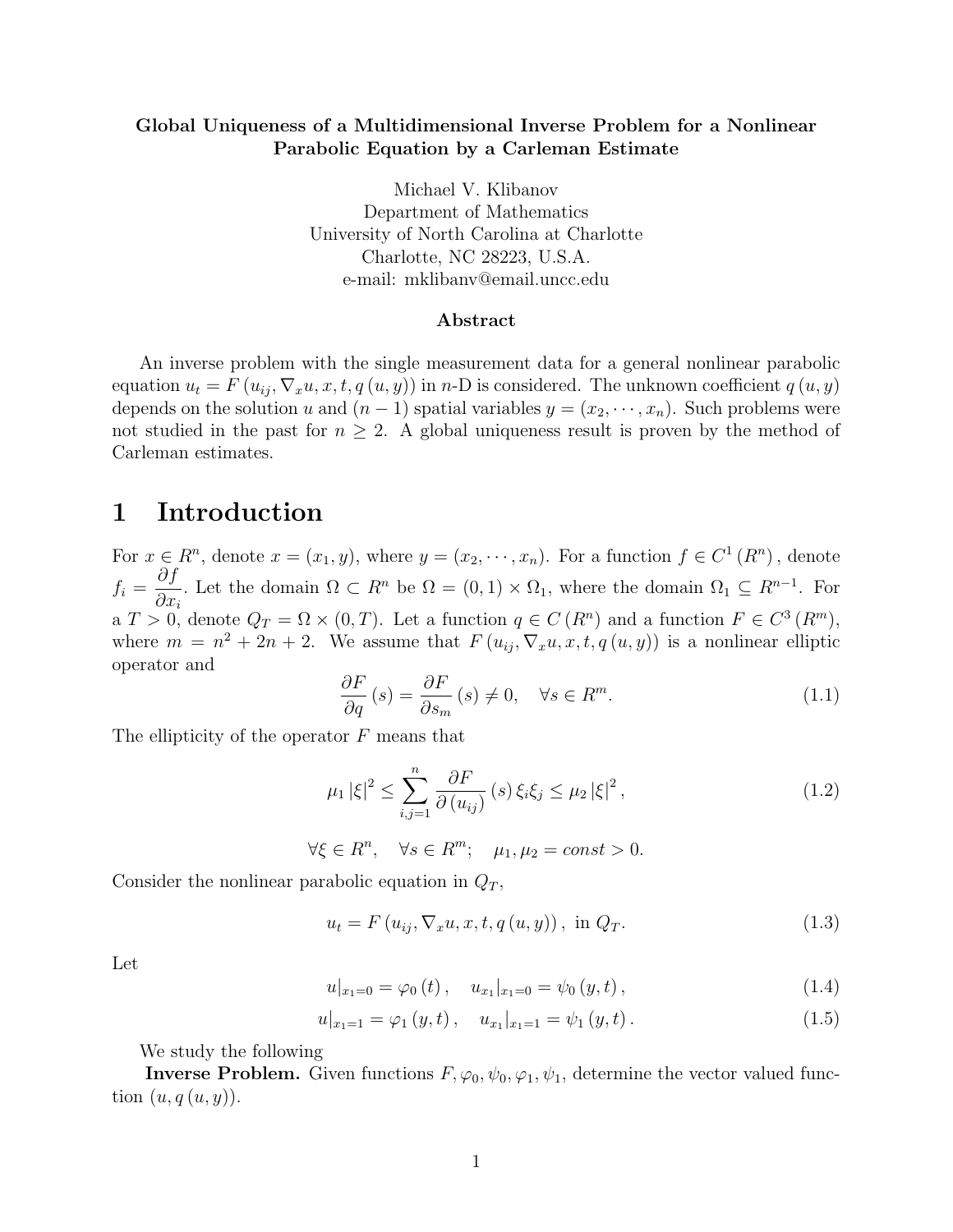Two examples of (1.3) are quasilinear parabolic equations,

$$
u_{t} = \sum_{i,j=1}^{n} a^{ij} (\nabla_{x} u, u, x, t) u_{ij} + b (\nabla_{x} u, u, x, t) + q (u, y)
$$

and

$$
q(u, y) u_t = \sum_{i,j=1}^n a^{ij} (\nabla_x u, u, x, t) u_{ij} + b (\nabla_x u, u, x, t),
$$
  

$$
\mu_1 |\xi|^2 \le \sum_{i,j=1}^n a^{ij} (p) \xi_i \xi_j \le \mu_2 |\xi|^2,
$$
  

$$
\forall s \in R^n, \quad \forall p \in R^{n+3}.
$$

In the second case the condition (1.1) should be replaced with:  $u_t > 0$  and  $q \geq const$ 0. Uniqueness, stability and existence results for initial boundary value problems for such equations can be found in the book of Ladyzhenskaya, Solonnikov and Uraltceva [17].

We assume that

$$
\varphi_0 \in C^1[0, T], \quad \varphi'_0(t) \ge \gamma_1 = const > 0,
$$
\n(1.6)

$$
\frac{\partial \varphi_1}{\partial t} \equiv 0,\tag{1.7}
$$

$$
\frac{\partial u}{\partial x_1}(x,t) \le -\gamma_2 = const < 0,
$$
\n(1.8)

where  $\gamma_1$  and  $\gamma_2$  are certain positive constants. By (1.7) and (1.8),  $\varphi_1(y) \le u(x,t) \le \varphi_0(t)$ . Hence, one should expect to recover the function  $q(z, y)$  on the set D, where

$$
D = \{(z, y): \varphi_1(y) < z < \varphi_0(T), \quad y \in \Omega_1\}.\tag{1.9}
$$

Introduce the set  $D_0 \subset D$ ,

$$
D_0 = \{(z, y): \varphi_1(y) < z < \varphi_0(0), \quad y \in \Omega_1\}.\tag{1.10}
$$

The main result of this paper is

**Theorem 1** Suppose, there exist two pairs of functions  $(u_i, q_i)$ ,  $i = 1, 2$  satisfying (1.3)-(1.8) and such that

$$
(u_i)_t
$$
,  $D_x^{\alpha}D_t^{\beta}u_i \in C(\overline{Q}_T)$ ,  $|\alpha| \leq 3$ ;  $\beta = 0, 1$ ;  $i = 1, 2$ ;  $q_i \in C(\overline{D})$ ,  $i = 1, 2$ 

and the function  $q(z, y)$  is given on the set  $D_0$ , thus

$$
q_1(z, y) = q_2(z, y) \text{ in } D_0. \tag{1.11}
$$

Then  $u_1 = u_2$  in  $Q_T$  and  $q_1 = q_2$  in D.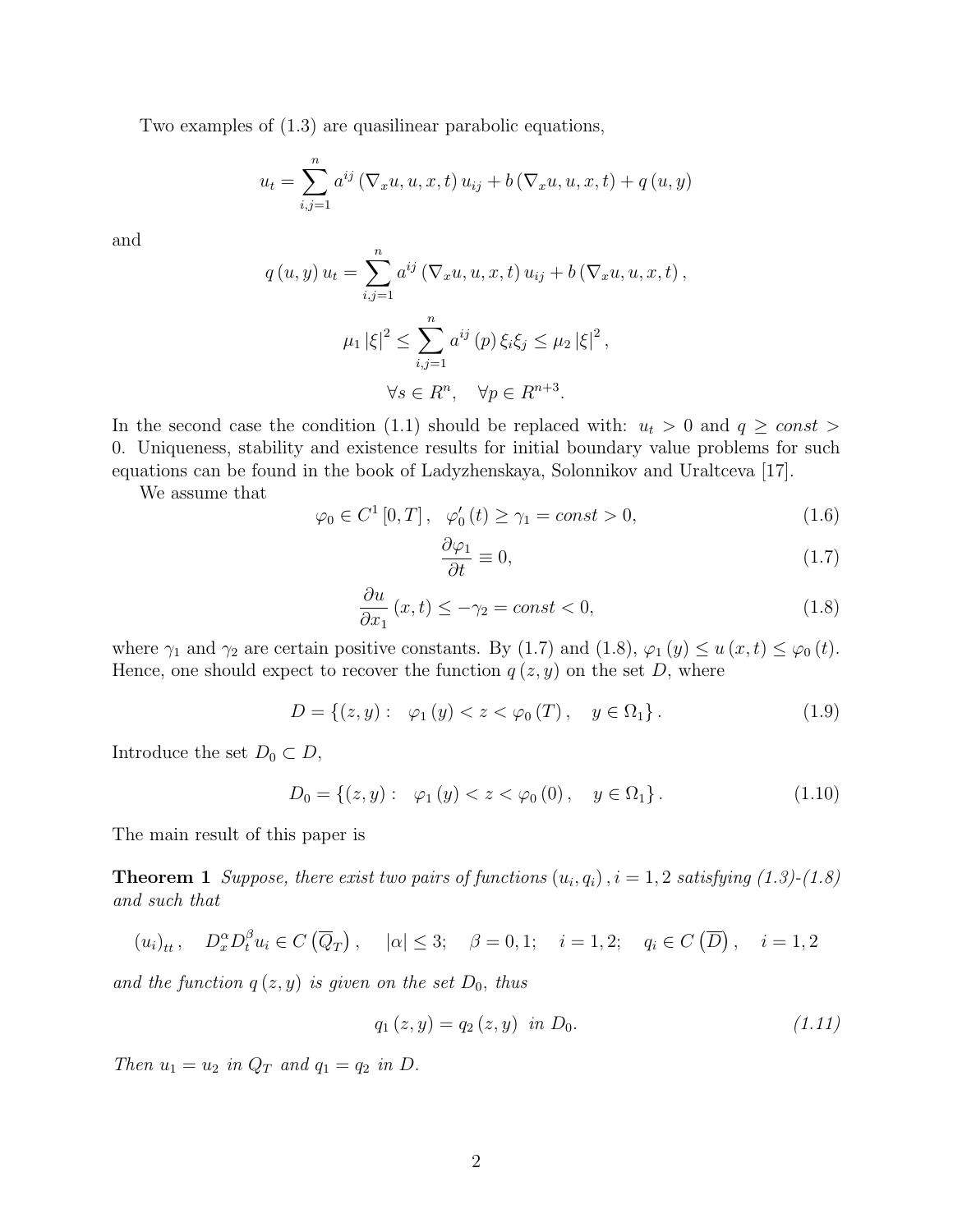With the aim of simplifying the presentation, we are not concerned here with minimal smoothness conditions. Note that Theorem 1 does not require knowledge of neither the initial condition  $u(x, 0)$  nor the boundary condition at  $\{(z, y, t) : z \in (0, 1), y \in \partial G, t \in (0, T)\}.$ This is mainly due to the knowledge of the function  $q(z, y)$  on the set  $D_0$  and the well known uniqueness theorem for the Cauchy problem with the lateral data for the parabolic equation, see, e.g., books of Lavrent'ev, Romanov and Shishatskii [19] (Chapter 4, Section 1) and Isakov [8] (Chapter 3, section 3.3). Using the maximum principle, one can draw some specific examples of boundary value problems for quasilinear parabolic equations, for which conditions  $(1.6)-(1.8)$  are satisfied. However, such examples are outside of the scope of this paper.

Problems like the one considered here arise in the processes of the heat transfer with significant dependencies of material properties from the temperature. such processes have a broad range of applications in engineering, see, e.g., the book of Alifanov [1]. In such a process the assumption  $q := q(u, y)$  means that the dependence of a material property from the temperature is substantially more important than its dependence on the spatial variable  $x_1$ , in the direction of which the temperature changes most rapidly (condition  $(1.8)$ ). In conditions of Theorem 1, the temperature on the left boundary  $\{x_1 = 0\}$  is controlled in such a way that it does not change in space and grows whit time. On the right boundary  ${x_1 = 1}$ , the temperature is controlled in such a way that it does not change with time. Suppose that the temperature on the left boundary is substantially higher than on the right boundary. Then the inequality (1.8) means that the temperature inside the medium is decreasing when moving from the left to the right, which is natural for a medium without cavities. The fact that the function  $q(z, y)$  is given on the set  $D_0$  can be interpreted as the knowledge of that material property at the initial moment of time  $\{t = 0\}$ , while the temperature is still low.

In this paper we study an inverse problem with the single measurement data for a multidimensional nonlinear PDE with the unknown coefficient depending on both the solution and some spatial variables. Such problems were not considered in the past. However, some uniqueness results were published for the one dimensional case with  $q := q(u)$ . The author [14] has proven a global uniqueness theorem for the 1-D parabolic case, using the Bukhgeim-Klibanov method of Carleman estimates [2], [3], [10]. The data in [14] are measurements of the function  $u(x,t)$ ,  $(x,t) \in (0,1) \times (0,T)$  at  $k+1$  interior points  $\{x_i\}_{i=1}^{k+1} \subset (0,1)$ , where  $k \geq 1$  is the dimension of the unknown vector valued function  $q(u) = (q_1(u), \dots, q_k(u))$ . Therefore, Theorem 1 is a new result even in the 1-D case, since only boundary measurements are considered here. Kügler  $[16]$  has proven uniqueness for a 1-D inverse problem for a quasilinear elliptic equation. Muzylev has published an uniqueness theorem for a piecewise analytic unknown coefficient  $q(u)$  in a parabolic operator [21]. Pilant and Rundell have established uniqueness under a smallness condition for an  $(n-D) / (1-D)$  problem [22]. That is, in [22] the unknown source function  $q(u)$  is a part of an n-D parabolic operator, and the data are given at a single point of the boundary.

A more complete set of results is available for multidimensional inverse problems for nonlinear parabolic and elliptic equations with the multiple measurement data, i.e., the Dirichlet-to-Neumann map. This series of publications has started from the paper of Isakov [7], in which the so-called linearization method was introduced; also see, e.g., [8], [9] and references cited there.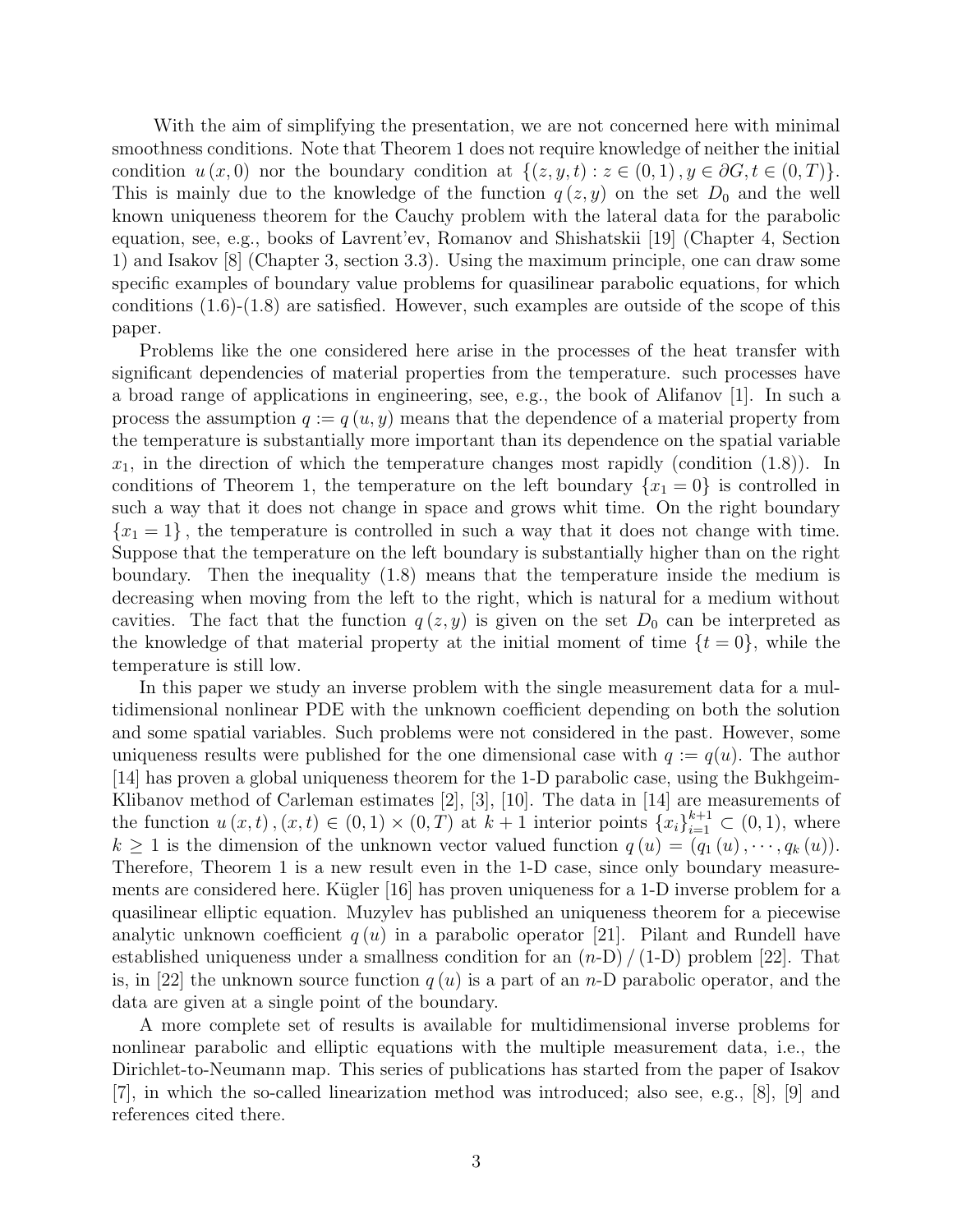The main idea of Theorem 1 consists in an extension of the method of Carleman estimates to the problem considered here. As to nonlinear equations: In addition to [14], this method was also applied by the author to prove a global uniqueness theorem for a multidimensional inverse problem for a nonlinear elliptic equation in  $R^{n+1}$  [12], [15]. However, the unknown coefficient in  $[12]$  and  $[15]$  depends on n spatial variables, rather than on the solution of that equation. In the rest of publications about this method, it has been used so far for proofs of uniqueness and stability results for multidimensional inverse problems for linear PDEs only (including systems of PDEs), see, e.g., Imanuvilov and Yamamoto [5], Imanuvilov, Isakov and Yamamoto [6], Klibanov [11,13,15], Lin and Wang [20], as well as references cited there.

A crucial part of the proof of Theorem 1 is Theorem 2 (section 5), which is a new pointwise Carleman estimate for the parabolic operator. This theorem might be interesting in its own right. Some features of Theorem 2, as well as a part of its proof are naturally similar with the Carleman estimate of Lemma 3 in Section 1 of Chapter 4 of the book [19]. There are significant differences, however. First, the Carleman Weight Function (CWF) of Theorem 2 is different from one in [19]. However, the most important new element in Theorem 2 is the estimate (5.2) from the below of a certain boundary integral over the curvilinear boundary  $\partial_3 E \subset R^{n+1}$ . The latter, in turn is important for the proof of Theorem 1, as it can be seen from a comparison of  $(6.2)$  with  $(6.3)$  and  $(6.4)$  (section 6). The peculiarity here is that the n-D manifold  $\partial_3 E$  is not a level surface of the CWF. Therefore, in a traditional setting both Dirichlet and Neumann zero boundary data should be assigned on such a part of the boundary. In our case, however only the zero Dirichlet boundary condition is given on  $\partial_3 E$ . This makes it necessary to carefully analyze all boundary terms in the corresponding pointwise Carleman estimate, including even the 1-D case. Such an analysis, in turn requires a complete proof of that estimate, which is inevitably space consuming, as it is always the case when these estimates are derived.

The third important difference with [19] is the presence of terms with the derivatives  $u_t^2$ and  $u_{ij}^2$  in Theorem 2. These derivatives are involved in the principal part of the parabolic operator. Whereas only lower order derivatives are present in the Carleman estimate of [19]. In principle, it is well known that such terms can be included in the elliptic case (see, e.g., Theorem 8.3.1 in the book of Hörmander  $[4]$ , and this can be done analogously in the parabolic case as well. Still, however we need to provide a detailed proof in our specific setting (Lemma 5.4), because we need to estimate that boundary integral.

The second auxiliary result, which might be interesting in its own right is a new estimate from the above of a certain integral in Lemma 2.1 (section 2). This estimate is stronger than one explored in previous works, because of the presence of the multiplier  $1/\lambda^2$ , which is important as  $\lambda \to \infty$  (compare, e.g., with Lemma 3.7 and the inequality (4.23) in [15])

The paper is organized as follows. In Section 2 we prove Lemma 2.1. In section 3 we begin the proof of Theorem 1. The main result of this section is a certain integro-differential inequality for a function  $w$ . In Section 4 we introduce the CWF and show that it is sufficient to prove that the function  $w = 0$  in a certain small domain E. In section 5 we prove the Carleman estimate. We complete the proof of Theorem 1 in section 6.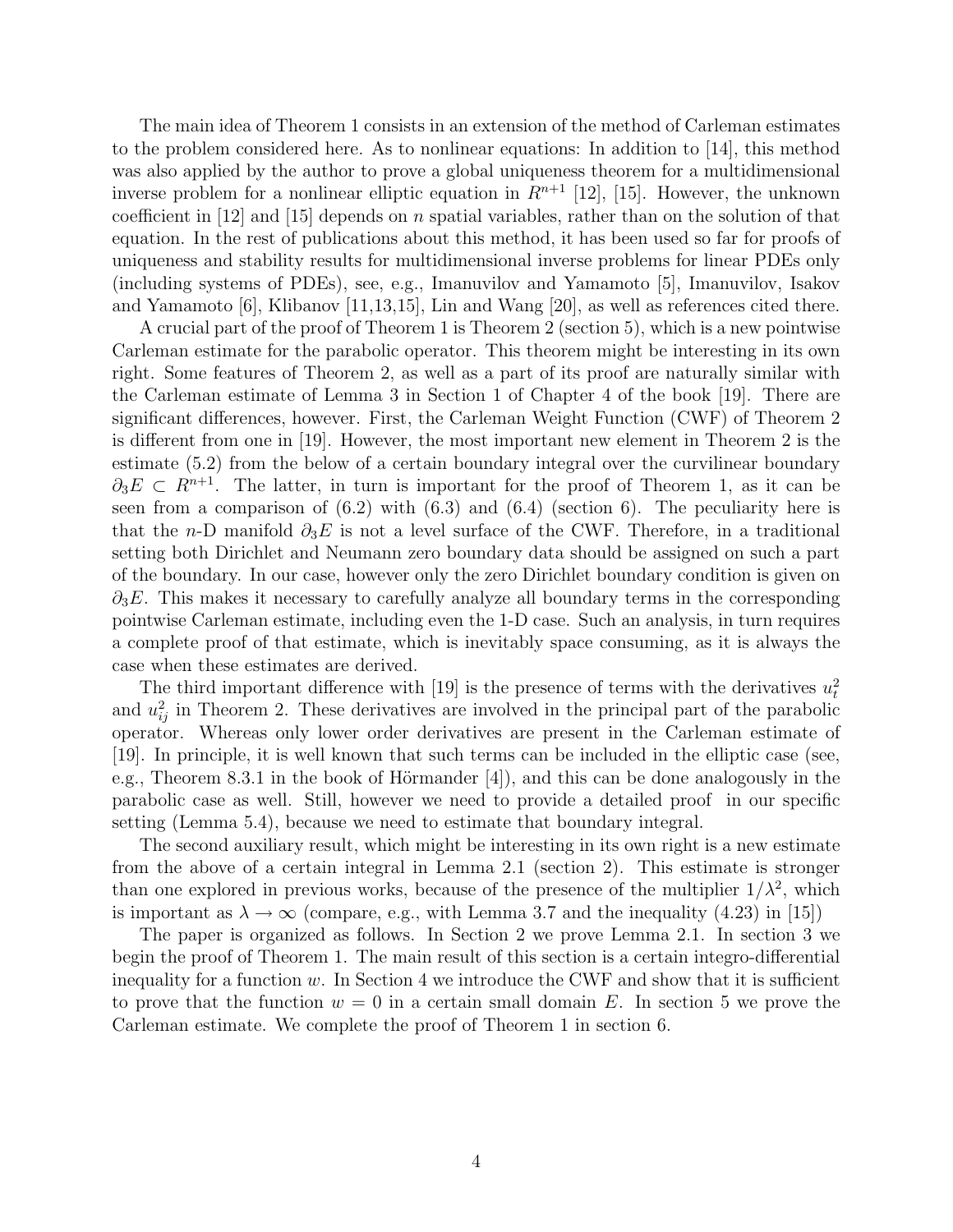# 2 Estimating an Integral

**Lemma 2.1.** Let the function  $f(t) \in C^1[0, a]$  and  $f'(t) \leq -b$ , where  $b = const > 0$ . Then for all  $\lambda > 0$  and for all real valued functions  $g \in L_2(0, a)$  the following estimate holds

$$
\int_{0}^{a} \exp\left[2\lambda f\left(t\right)\right] \cdot \left(\int_{0}^{t} g\left(\tau\right) d\tau\right)^{2} dt \le \frac{1}{\lambda^{2} b^{2}} \int_{0}^{a} g^{2}\left(t\right) \exp\left[2\lambda f\left(t\right)\right] dt. \tag{2.1}
$$

Proof. Obviously,

$$
\exp(2\lambda f) = \frac{2\lambda f'}{2\lambda f'} \exp(2\lambda f)
$$
  
=  $\left(-\frac{1}{2\lambda f'}\right) \frac{d}{dt} [-\exp(2\lambda f)] \le \frac{1}{2\lambda b} \frac{d}{dt} [-\exp(2\lambda f)].$ 

Hence,

$$
I := \int_{0}^{a} \exp(2\lambda f(t)) \left( \int_{0}^{t} g(\tau) d\tau \right)^{2} dt \le \frac{1}{2\lambda b} \int_{0}^{a} \frac{d}{dt} \left[ -\exp(2\lambda f(t)) \right] \cdot \left( \int_{0}^{t} g(\tau) d\tau \right)^{2} dt
$$

$$
= -\frac{1}{2\lambda b} \cdot \exp(2\lambda f(a)) \left( \int_{0}^{a} g(\tau) d\tau \right)^{2}
$$

$$
+ \frac{1}{\lambda b} \int_{0}^{a} \left\{ \left[ \exp(\lambda f(t)) \cdot \int_{0}^{t} g(\tau) d\tau \right] \cdot \left[ g(t) \exp(\lambda f(t)) \right] \right\} dt.
$$

Since,

$$
-\frac{1}{2\lambda b} \cdot \exp\left(2\lambda f\left(a\right)\right) \left(\int\limits_{0}^{a} g\left(\tau\right) d\tau\right)^{2} \leq 0,
$$

then

$$
I \leq \frac{1}{\lambda b} \int_{0}^{a} \left\{ \left[ \exp(\lambda f) \cdot \int_{0}^{t} g(\tau) d\tau \right] \cdot [g(t) \exp(\lambda f(t))] \right\} dt
$$
  

$$
\leq \frac{1}{\lambda b} \sqrt{I} \cdot \left[ \int_{0}^{a} g^{2}(t) \exp(2\lambda f(t)) dt \right]^{\frac{1}{2}}.
$$

Dividing this inequality by  $\sqrt{I}$  and squaring both sides then, we obtain (2.1).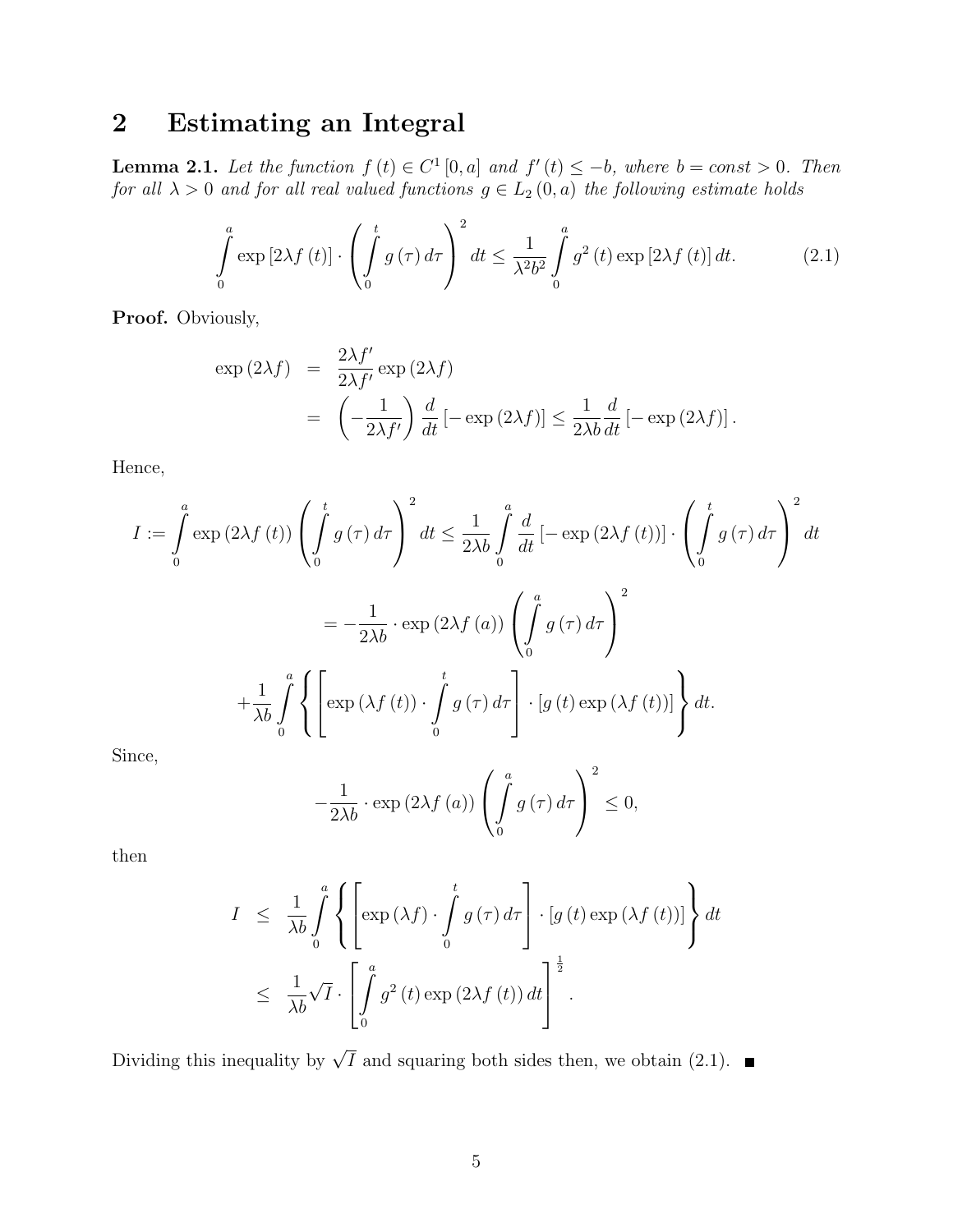### 3 Integro-Differential Inequality

The proof of Theorem 1 begins in this section. First, we introduce a 'pseudo spatial' variable z by

$$
u\left( v\left( z,y,t\right) ,y,t\right) =z,
$$

which is possible because of  $(1.8)$ . The equation  $(1.3)$  becomes

$$
v_{t} = \widetilde{F}(v_{11}, v_{ij}, \nabla_{z,y}v, z, y, t, q(z, y)), (i, j) \neq (1, 1), \qquad (3.1)
$$

where  $v_1 = v_z$  and  $\tilde{F}$  is the nonlinear elliptic operator generated by the operator F and this change of variables. The equation (3.1) is satisfied in the domain  $D_T$  with curvilinear boundaries  $\{z = \varphi_1(y)\}\$ and  $\{z = \varphi_0(t)\}\$ ,

$$
D_T = \{(z, y, t) : \varphi_1(y) < z < \varphi_0(t), \quad y \in \Omega_1, \quad t \in (0, T)\}.
$$

Let

$$
D_{0T} = D_0 \times (0,T) = \left\{ (x, y, t) : \varphi_1 \left( y \right) < z < \varphi_0 \left( 0 \right), \quad y \in \Omega_1, \quad t \in (0,T) \right\}.
$$

By (1.6),  $\varphi_0(t) > \varphi_0(0)$  for  $t > 0$ . Hence, the domain  $D_{0T} \subset D_T$ . Let  $\Gamma_l$  and  $\Gamma_r$  be the left and right curvilinear boundaries of the domain  $D<sub>T</sub>$  respectively,

$$
\Gamma_l = \{ (z, y, t) : z = \varphi_1(y), y \in \Omega_1, t \in (0, T) \},
$$
  

$$
\Gamma_r = \{ (z, y, t) : z = \varphi_0(t), y \in \Omega_1, t \in (0, T) \}.
$$

Relations (1.4) and (1.5) imply that

$$
v|_{\Gamma_l} = 1, \quad v_z|_{\Gamma_l} = \frac{1}{\psi_1(y, t)}\tag{3.2}
$$

$$
v|_{\Gamma_r} = 0, \quad v_z|_{\Gamma_r} = \frac{1}{\psi_0(y, t)}.\tag{3.3}
$$

Suppose that there exist two pairs of functions  $(u_1, q_1)$  and  $(u_2, q_2)$  satisfying  $(1.3)-(1.8)$ . Then there also exist two pairs of functions  $(v_1(z, y, t), q_1(z, y))$  and  $(v_2(z, y, t), q_2(z, y))$ satisfying (3.1)-(3.3). Denote  $\tilde{v}(z, y, t) = v_1(z, y, t) - v_2(z, y, t)$ ,  $\tilde{q}(z, y) = q_1(z, y) - q_2(z, y)$ . Then

$$
\widetilde{q}(z,y) = 0 \text{ in } D_0. \tag{3.4}
$$

Relations  $(3.1)-(3.3)$  lead to

$$
a^{0} \cdot \widetilde{v}_{t} - L\widetilde{v} := a^{0}(z, y, t) \cdot \widetilde{v}_{t} - \widetilde{v}_{zz} - \sum_{\substack{i,j=1 \ (i,j)\neq(1,1)}}^{n} a^{ij}(z, y, t) \widetilde{v}_{ij}
$$

$$
= \sum_{j=1}^{n} b^{j}(z, y, t) \widetilde{v}_{j} - b^{0}(z, y, t) \widetilde{v}_{j} = c(z, y, t) \widetilde{a}(z, y) \text{ in } D_{x}
$$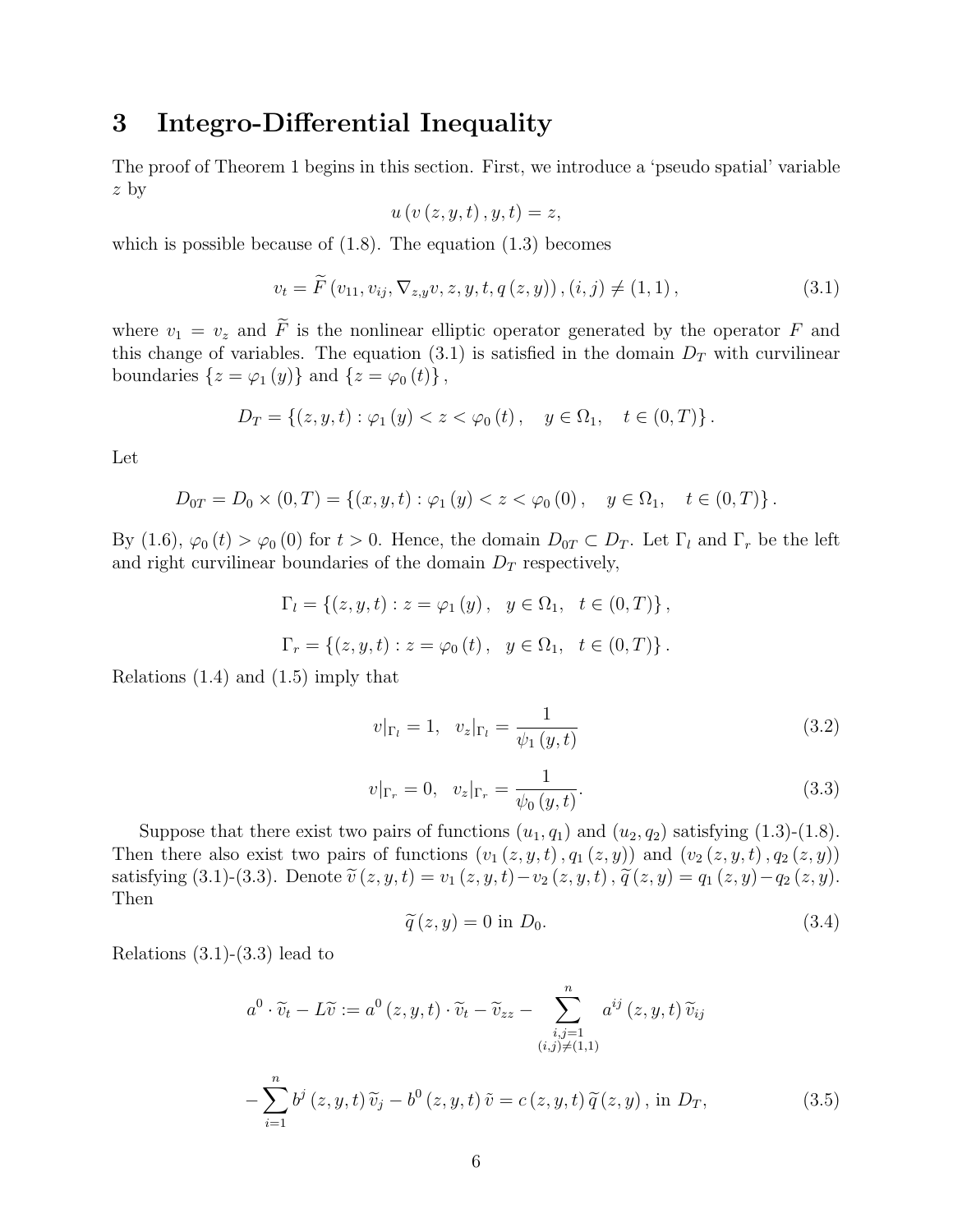$$
\widetilde{v}|_{\Gamma_l} = \frac{\partial \widetilde{v}}{\partial \widehat{n}}|_{\Gamma_l} = 0,\tag{3.6}
$$

$$
\widetilde{v}|_{\Gamma_r} = \frac{\partial \widetilde{v}}{\partial \widehat{n}}|_{\Gamma_r} = 0,\tag{3.7}
$$

where  $\hat{n}$  is the unit outward normal vector on either of boundaries.

Let the function  $d(z, y, t)$  be either  $a^0$  or an arbitrary coefficient of the operator L. Then  $d \in C^2(\overline{D}_T)$ . Also, (1.2) implies that the operator L is elliptic in  $D_T$ , i.e.,

$$
\widetilde{\mu}_1 |\xi|^2 \le \xi_1^2 + \sum_{\substack{i,j=1 \ (i,j)\ne(1,1)}}^n a^{ij} \xi_i \xi_j \le \widetilde{\mu}_2 |\xi|^2, \tag{3.8}
$$

$$
\forall (z, y, t) \in \bar{D}_{\Gamma}, \quad \forall \xi \in R^{n}, \quad \tilde{\mu}_{1}, \tilde{\mu}_{2} = const > 0.
$$

Let  $G \subseteq D_T$  be an arbitrary bounded subdomain. Then there exists a positive constant  $C(G)$  such that £ l<br>E

$$
\min_{\overline{G}} [a^0(z, y, t)] \ge C(G) \tag{3.9}
$$

and by  $(1.1)$ 

$$
\min_{\overline{G}} |c(z, y, t)| \ge C(G). \tag{3.10}
$$

Also,  $\widetilde{v}_{tt}, D_{z,y}^{\alpha}D^{\beta}\widetilde{v} \in C$ ¡  $\overline{D}_T$ ¢ for  $|\alpha| \leq 3, \beta = 0, 1$ . Denote

$$
M(G) = \max \left\{ ||a^0||_{C^1(\overline{G})}, \ \max_{i,j} ||a^{ij}||_{C^1(\overline{G})}, \ \max_{j} ||b^j||_{C^1(\overline{G})}, \left\| \frac{1}{c} \right\|_{C^2(\overline{G})} \right\}.
$$

From now on, given a bounded subdomain  $G \subseteq D_T$ , M denotes different positive constants depending on the constant  $M(G)$ .

Consider the equation (3.5) in the domain  $D_{0T}$ . Note that  $\Gamma_l$  is also the left boundary of the domain  $D_{0T}$ . And the right boundary of this domain is  $\{(z, y, t) : z = \varphi_0(0), y \in \Omega_1, t \in (0, T)\}.$ The right hand side of the equation (3.5)  $c(z, y, t) \tilde{q}(z, y) = 0$  in  $D_{0T}$ . Hence, the zero Dirichlet and Neumann boundary conditions (3.6) on  $\Gamma_l$  and the uniqueness of the Cauchy problem for the parabolic equation with the lateral data imply that

$$
\widetilde{v}(z, y, t) = 0 \text{ in } D_{0T}.\tag{3.11}
$$

Thus, from now on we shall consider the equation (3.5) only in the domain  $H_T = D_T \cap$  $\{z > \varphi_0(0)\}\.$  Hence,

$$
H_T = \{(z, y, t) : \varphi_0(0) < z < \varphi_0(t), \ (y, t) \in \ \Omega_1 \times (0, T) \} \,. \tag{3.12}
$$

By (3.11) the condition (3.6) can be replaced with

$$
\widetilde{v}|_{z=\varphi_0(0)} = \widetilde{v}_z|_{z=\varphi_0(0)} = 0. \tag{3.13}
$$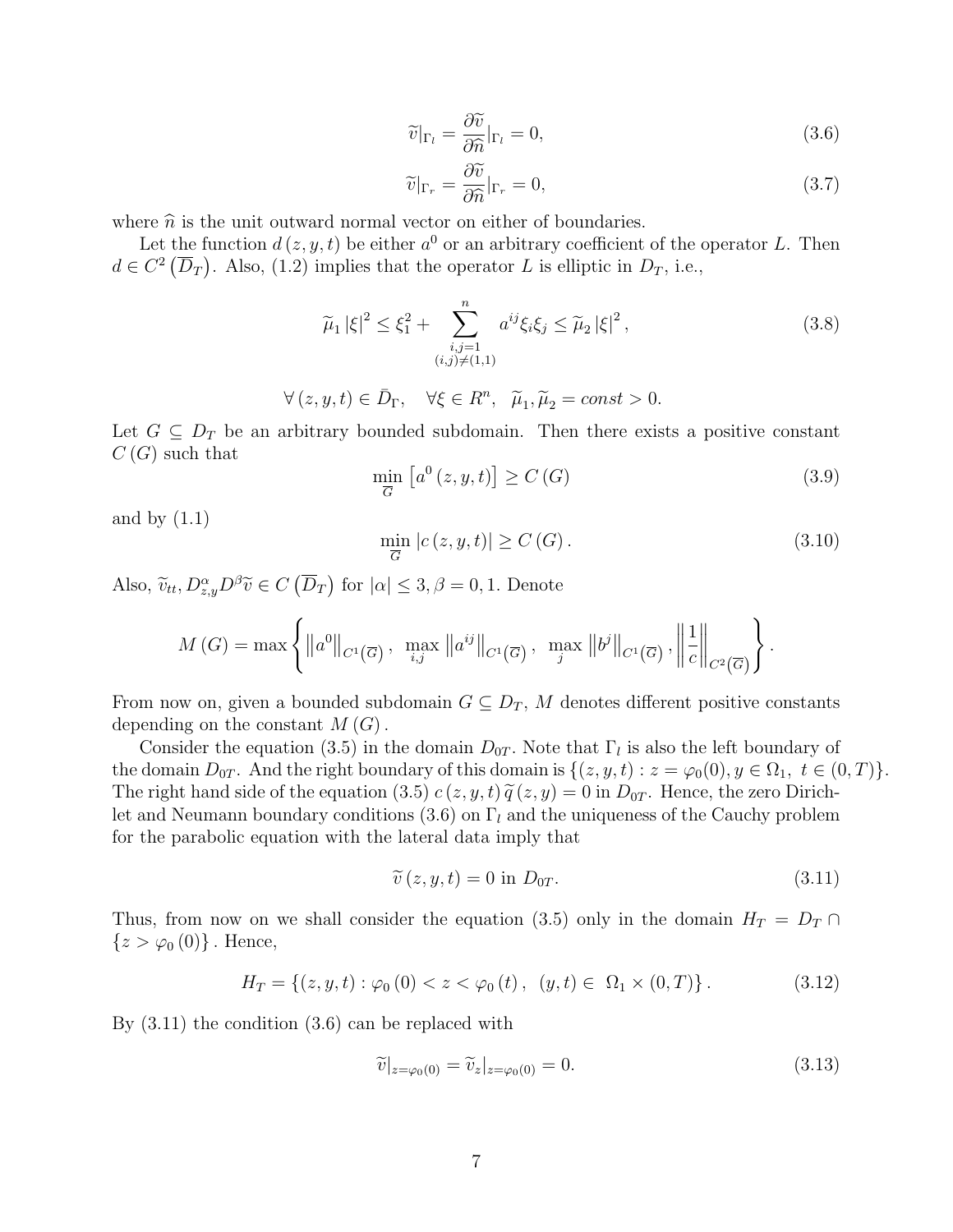To apply the Carleman estimate, we obtain an integro-differential inequality with Volterralike integrals first. An important feature of this inequality is that it does not depend explicitly on the unknown coefficient  $\tilde{q}$ . Since  $c \neq 0$  in  $\overline{H}_T$ , then (3.5) leads to

$$
\widetilde{q}(z,y) = \frac{a^0 \cdot \widetilde{v}_t - L\widetilde{v}}{c}, \text{ in } H_T.
$$

Differentiating with respect to  $t$ , we obtain

$$
\frac{\partial}{\partial t} \left[ \frac{a^0 \cdot \widetilde{v}_t - L\widetilde{v}}{c} \right] = 0, \text{ in } H_T.
$$

This equation can be rewritten as

$$
a^{0} \cdot \widetilde{v}_{tt} - L\widetilde{v}_{t} + a_{t}^{0} \cdot \widetilde{v}_{t} - L_{t}\widetilde{v} = \frac{c_{t}}{c} \left[ a^{0} \cdot \widetilde{v}_{t} - L\widetilde{v} \right], \text{ in } H_{T}, \tag{3.14}
$$

where  $L_t$  is the linear operator whose coefficients are t-derivatives of the coefficients of the operator L. Denote

$$
h(z, y, t) = \frac{c_t}{c} = [\ln |c|]_t, \qquad (3.15)
$$

$$
w(z, y, t) = (\widetilde{v}_t - h\widetilde{v}) (z, y, t)
$$
\n(3.16)

and use  $\tilde{v}_{tt} - h\tilde{v}_t = (\tilde{v}_t - h\tilde{v})_t + h_t\tilde{v} = w_t + h_t\tilde{v}$  and similar formulas for other derivatives. Then (3.14)-(3.16) lead to

$$
a^{0}w_{t} - Lw = \sum_{\substack{i,j=1\\(i,j)\neq(1,1)}}^{n} k^{ij}\widetilde{v}_{ij} + \sum_{i=1}^{n} l^{i}\widetilde{v}_{i} + l^{0}\widetilde{v}, \text{ in } H_{T}, \qquad (3.17)
$$

where functions

$$
k^{ij}, l^i \in C\left(\overline{H}_T\right). \tag{3.18}
$$

To express the function  $\tilde{v}$  through the function w, introduce a new function  $t = g(z)$ , which is the inverse for the function  $\varphi_0(t)$ ,

$$
\varphi_0(g(z)) = z. \tag{3.19a}
$$

Hence,

$$
t > g(z), \text{ in } H_T. \tag{3.19b}
$$

Since by (3.7)  $\tilde{v}|_{z=\varphi_0(t)} = 0$ , then we obtain the following Cauchy problem for the linear ordinary differential equation (3.16) in  $\{t > g(z)\}\$ 

$$
\widetilde{v}_t - h\widetilde{v} = w, \ \widetilde{v}|_{t=g(z)} = 0,
$$

Hence, (3.15) implies that

$$
\widetilde{v}(z, y, t) = \int_{g(z)}^{t} K(z, y, t, \tau) w(z, y, \tau) d\tau,
$$
\n(3.20)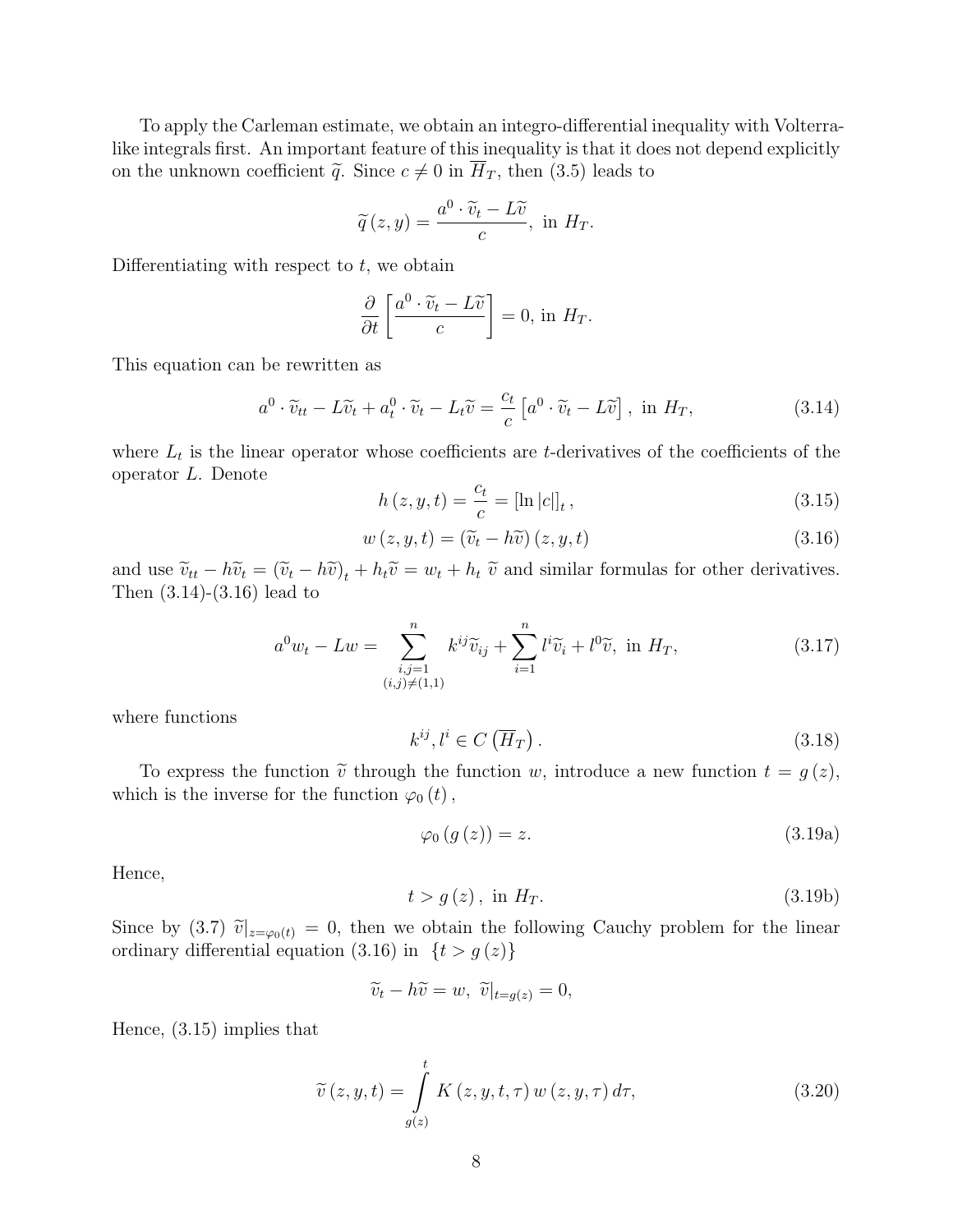$$
K(z, y, t, \tau) = \frac{c(z, y, t)}{c(z, y, \tau)}.
$$

Consider now values of the function  $w(z, y, t)$  and its first derivatives on the right boundary  $\Gamma_r$  of the domain  $H_T$ . Differentiating  $\tilde{v}(\varphi_0(t), y, t) = 0$  with respect to t and using the fact that  $\tilde{v}_z(\varphi_0(t), y, t) = 0$ , we obtain  $\tilde{v}_t(\varphi_0(t), y, t) = 0$ . Hence, (3.16) implies that

$$
w(\varphi_0(t), y, t) = w|_{z = \varphi_0(t)} = 0, \text{for } (y, t) \in \Omega_1 \times (0, T). \tag{3.21}
$$

Hence, (3.20)-(3.23) lead to

$$
w_j|_{z=\varphi_0(t)} = 0, \quad j = 2, \cdots, n, \quad \text{in} \quad \Omega_1 \times (0, T), \tag{3.22}
$$

.

$$
w_t|_{z=\varphi_0(t)} = -\varphi'_0(t) \cdot w_z|_{z=\varphi_0(t)}, \text{ in } \Omega_1 \times (0,T). \tag{3.23}
$$

Thus, differentiating (3.20) and taking into account (3.21) and (3.22), we obtain

$$
\widetilde{v}_j(z, y, t) = \int\limits_{g(z)}^t (Kw)_j(z, y, t, \tau) d\tau, \quad j = 1, \cdots, n,
$$
\n(3.24)

$$
\widetilde{v}_{ij}(z, y, t) = \int_{g(z)}^{t} (Kw)_{ij}(z, y, t, \tau), \text{ for } (i, j) \neq (1, 1); \quad i, j = 1, \cdots, n,
$$
\n(3.25)

$$
\widetilde{v}_t(z, y, t) = w(z, y, t) + \int\limits_{g(z)}^t (K_t w)(z, y, t, \tau) d\tau.
$$
\n(3.26)

Fix an arbitrary bounded subdomain  $\widetilde{G} \subseteq \Omega_1$ . Define the domain  $G \subseteq H_T$  as

$$
G = \left\{ (z, y, t) : \varphi_0(0) < z < \varphi_0(t), y \in \widetilde{G}, t \in (0, T) \right\}, \text{ for } n \ge 2 \tag{3.27}
$$

and  $G = H_T$  in the 1-D case. Let  $L_0$  be the principal part of the elliptic operator  $L$ ,

$$
L_0 w = w_{zz} + \sum_{\substack{i,j=1 \ (i,j) \neq (1,1)}}^n a^{ij} (z, t, y) w_{ij}.
$$
 (3.28)

Then  $(3.17)-(3.28)$  imply that the function  $w(z, y, t)$  satisfies the following integro-differential inequality and boundary conditions

$$
\left| a^{0} w_{t} - L_{0} w \right| \leq M \left( |\nabla w| + |w| \right)
$$
  
+M 
$$
\int_{g(z)}^{t} \left[ \left( |\nabla w| + |w| \right) (z, y, \tau) \right] d\tau + M \int_{g(z)}^{t} \left[ \sum_{\substack{i,j=1 \\ (i,j) \neq (1,1)}}^{n} |w_{ij}| (z, y, \tau) \right] d\tau, \text{ in } G, \qquad (3.29)
$$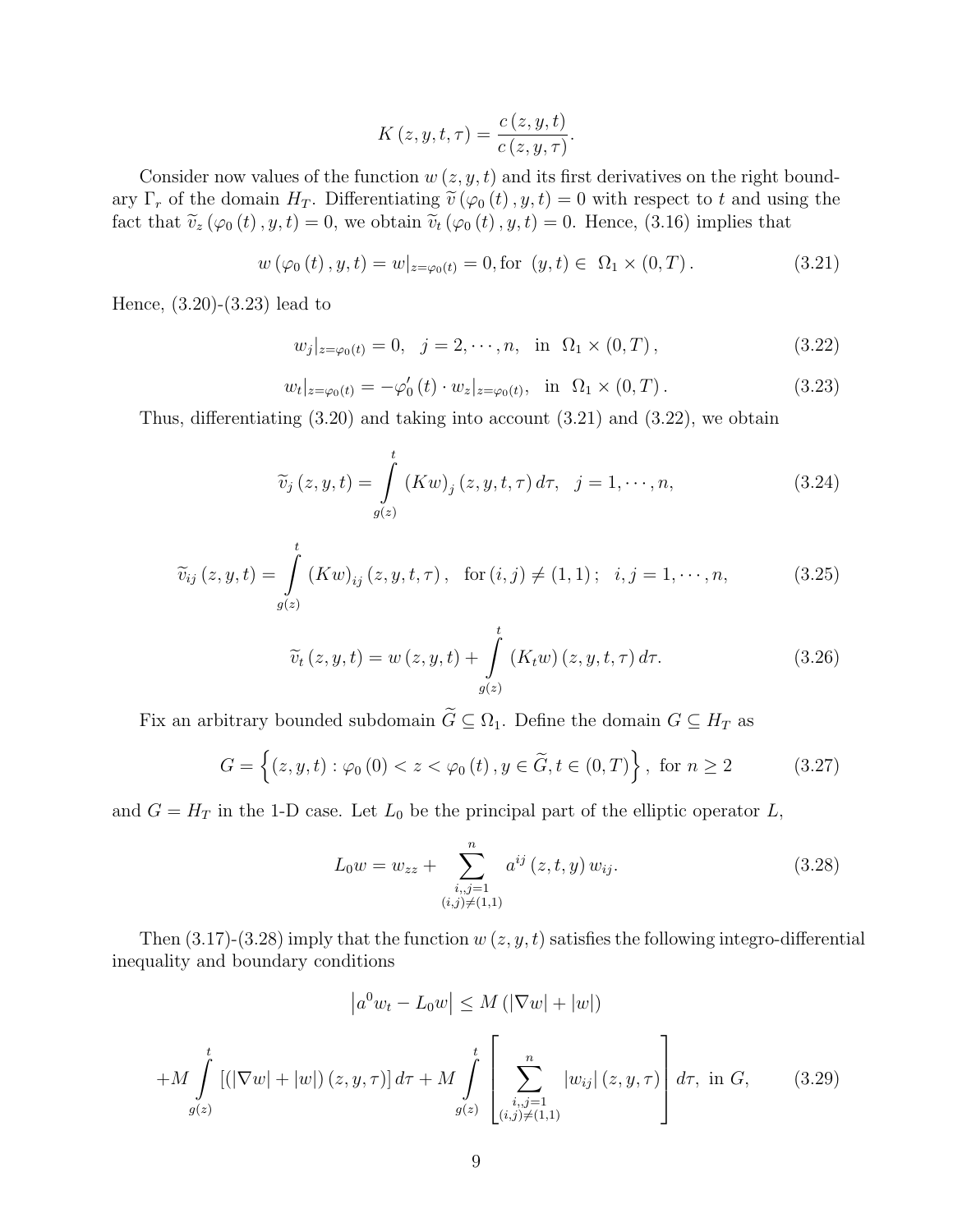$$
w|_{z=\varphi_0(0)} = w_z|_{z=\varphi_0(0)} = 0, \text{ for } (y, t) \in \tilde{G} \times (0, T), \tag{3.30}
$$

$$
w|_{z=\varphi_0(t)} = 0, \text{ for } (y, t) \in \widetilde{G} \times (0, T), \qquad (3.31)
$$

where function  $D_{z,y}^{\alpha}w, w_t \in C$  $\stackrel{\sim}{(G)}$  $, |\alpha| \leq 3$  and  $M = M(G)$ .

The main effort of the rest of the paper is focused on the proof that relations (3.29)-(3.31) imply that the function  $w(z, y, t) = 0$  in G and, therefore  $w(z, y, t) = 0$  in  $H_T$ . This and (3.20) would imply that  $\tilde{v}(z, y, t) = 0$  in  $H_T$ . Finally, substituting  $\tilde{v} := 0$  in the equation (3.5) and using the fact that by (3.10) the function  $c(z, y, t) \neq 0$  in  $\overline{H}_T$ , we would obtain that the function  $\tilde{q}(z, y) = 0$  in the domain D, which was defined in (1.9). The latter would prove Theorem 1. Below the dependence from  $y \in R^{n-1}$  should be ignored if  $n = 1$ ; all formulations and proofs remain almost the same for this case.

### 4 Domains and some Notations

### 4.1 Domains

Let  $\delta$  be sufficiently small positive number, which we will choose later (see (4.24)). Let the function  $\psi$  be

$$
\psi(z, y, t) = z - \varphi_0(0) + \sqrt{\delta} |y|^2 + t + \frac{1}{2},
$$
  
for  $(z, y, t) \in \{ \varphi_0(0) < z < \varphi_0(t), t > 0, y \in R^{n-1} \}.$ 

For sufficiently large parameters  $\lambda, \nu > 1$  define the CWF as

$$
\mathcal{C}(z, y, t) = \exp\left[\lambda \psi^{-\nu}\right]. \tag{4.1}
$$

For brevity, we omit to mark the dependence of the CWF from parameters  $\lambda$ ,  $\nu$  and  $\delta$ .

brevity, we omit to mark the dependence of the CWF from parameters  $\lambda$ ,  $\nu$  and  $\delta$ .<br>Let  $\eta \in [0, T)$ ,  $y_0 \in \tilde{G}$  and  $dist(y_0, \partial \tilde{G}) < \delta^{1/4}$ , i.e., the distance between  $y_0$  and  $\partial \tilde{G}$  is less than  $\delta^{1/4}$ . Define the domain  $E(\delta, \eta, y_0)$  as

$$
E\left(\delta, \eta, y_0\right) \tag{4.2}
$$

$$
= \left\{(z, y, t) : \psi(z, y - y_0, t - \eta) + \varphi_0(0) - \varphi_0(\eta) < \delta + \frac{1}{2}, \varphi_0(\eta) < z < \varphi_0(t), t > \eta \right\}.
$$

Also, (4.2) can be rewritten as

$$
E(\delta, \eta, y_0) = \left\{ (z, y, t) : z - \varphi_0(\eta) + \sqrt{\delta} |y - y_0|^2 + (t - \eta) < \delta, \varphi_0(\eta) < z < \varphi_0(t), t > \eta \right\}.
$$

Clearly, there exists a  $\delta = \delta(\eta) > 0$  such that  $E(\delta, \eta, y_0) \subset H_T$ . The goal of this subsection is to demonstrate that to prove Theorem 1, it is sufficient to prove that the function  $w(z, y, t) =$ 0 in  $E(\delta, 0, y_0)$  for an  $y_0 \in \Omega_1$  and a sufficiently small  $\delta$ . This assertion follows from

**Lemma 4.1.** Suppose that for an arbitrary  $\eta \in [0, T)$  there exists a method of proving that relations

$$
w|_{z=\varphi_0(\eta)} = w_z|_{z=\varphi_0(\eta)} = 0, \forall t \in (\eta, T), \forall y_0 \in \widetilde{G} \cap \left\{ dist \left( y_0, \partial \widetilde{G} \right) < \delta^{1/4} \right\},\tag{4.3}
$$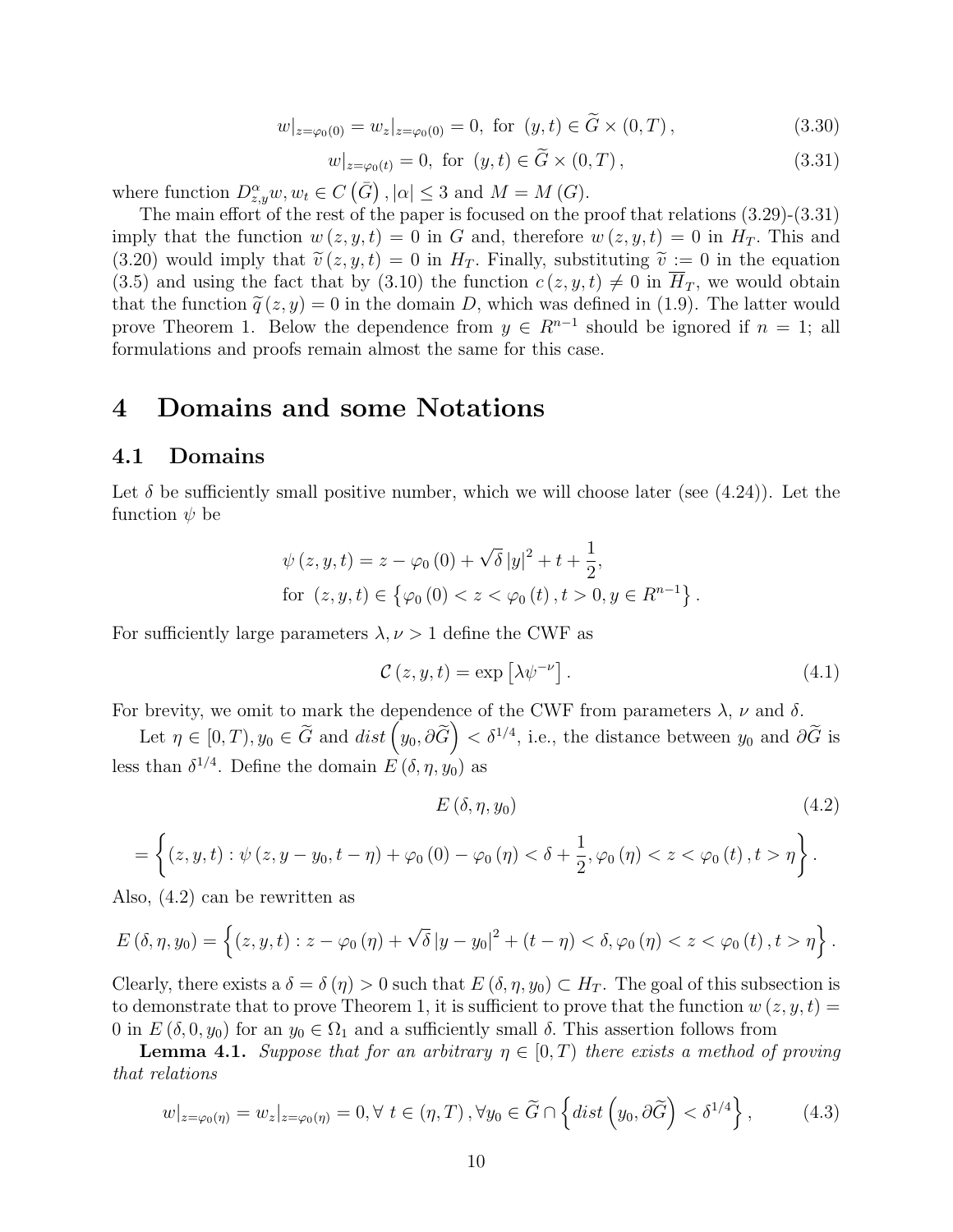being satisfied for an arbitrary bounded subdomain  $\widetilde{G} \subseteq \Omega_1$ , imply that

$$
w(z, y, t) = 0
$$
 in  $E(\delta, \eta, y_0), \forall y_0 \in \widetilde{G} \cap \left\{ dist \left( y_0, \partial \widetilde{G} \right) < \delta^{1/4} \right\}$ 

for all sufficiently small  $\delta \in (0, \delta(\eta))$ . Then the function  $w(z, y, t) = 0$  in  $H_T$  and the function  $\tilde{q}(z, y) = 0$  in D.

**Proof.** Choose an arbitrary  $\eta \in [0, T)$  and suppose that (4.3) is true for this value of  $\eta$ . Then  $w(z, y_0, t) = 0$  in  $\{(z, t) : \varphi_0(\eta) < z < \varphi_0(t), z + t - \eta < \delta + \varphi_0(\eta), t > \eta\}$ . Since  $\delta \in (0, \delta(\eta))$  and  $G \subseteq \Omega_1$  is an arbitrary subdomain, the latter leads to

$$
w(z, y, t) = 0 \text{ in } \widetilde{E}(\eta), \qquad (4.4)
$$

where

$$
\widetilde{E}(\eta) = \left\{ (z, y, t) : \varphi_0(\eta) < z < \varphi_0(t), z + t - \eta < \delta(\eta) + \varphi_0(\eta), t > \eta, y \in \Omega_1 \right\}. \tag{4.5}
$$

Suppose now that  $\eta = 0$  and  $\delta \in (0, T)$ . In the  $(z, t)$  space, consider the point  $(z, \tilde{t}_1)$ Suppose now that  $\eta = 0$  and  $\delta \in (0, T)$ . In the  $(z, t)$  space, consider the point  $(z, t_1) = (z, \tilde{z})$  $\varphi_0(\tilde{t}_1), \tilde{t}_1$  of the intersection of the straight line  $\{z + t = \delta + \varphi_0(0)\}\$  with the curve  ${z = \varphi_0(t), t > 0}.$  Hence,  $\varphi_0(\tilde{t}_1) + \tilde{t}_1 = \delta + \varphi_0(0)$ . Consider the function  $\alpha(t) = \varphi_0(t) + t$ . Since  $\alpha(0) = \varphi_0(0) < \delta + \varphi_0(0)$ , by  $(1.6)$   $\alpha'(t) \geq \gamma_1 + 1$  and  $\delta \in (0,T)$ , then the point  $\widetilde{t}_1 \in (0,T)$  exists and is unique. Choose an integer  $\beta$  such that  $\beta + 1 > \alpha'(t)$  in  $[0,T]$ . Denote  $t_1 = \delta/(\beta + 1)$ . Then  $t_1 \in (0, \tilde{t}_1)$ . Indeed, there exists a  $\xi \in (0, \tilde{t}_1)$  such that

$$
\frac{\alpha(\widetilde{t}_1)-\alpha(0)}{\widetilde{t}_1-0}=\alpha'(\xi).
$$

Hence,

$$
\widetilde{t}_1 = \frac{\alpha(\widetilde{t}_1) - \alpha(0)}{\alpha'(\xi)} = \frac{\delta}{\alpha'(\xi)} > \frac{\delta}{\beta + 1} = t_1.
$$
\n(4.6)

Furthermore, since  $\tilde{t}_1 \in (0, T)$ , then  $t_1 \in (0, T)$  also. Denote

$$
P(t_1) = \left\{ (z, y, t) : \varphi_0(0) < z < \varphi_0(t), t \in (0, t_1), y \in \Omega_1 \right\}.
$$

Since by (4.6)  $\tilde{t}_1 > t_1$ , then  $z + t < \delta + \varphi_0(0)$  in  $P(t_1)$ . This and (4.5) imply that  $P(t_1) \subseteq$  $E(0)$ . Hence, (3.30), (4.4) and the assumption of this lemma lead to

$$
w(z, y, t) = 0, \text{ in } P(t_1). \tag{4.7}
$$

Further, (3.19a,b) imply that the definition of the domain  $P(t_1)$  can be rewritten as

$$
P(t_1) = \left\{ (z, y, t) : \varphi_0(0) < z < \varphi_0(t_1), t \in (g(z), t_1), y \in \Omega_1 \right\}.
$$

Hence, using (3.20) and (4.7), we obtain  $\tilde{v}(z, y, t) = 0$  in  $P(t_1)$ . Substituting  $\tilde{v}(z, y, t) := 0$ in the equation (3.5) for  $(z, y, t) \in P(t_1)$  and using (3.10), we obtain that

$$
\widetilde{q}(z,y) = 0
$$
, in  $\{(z,y) : \varphi_0(0) < z < \varphi_0(t_1), y \in \Omega_1\}$ .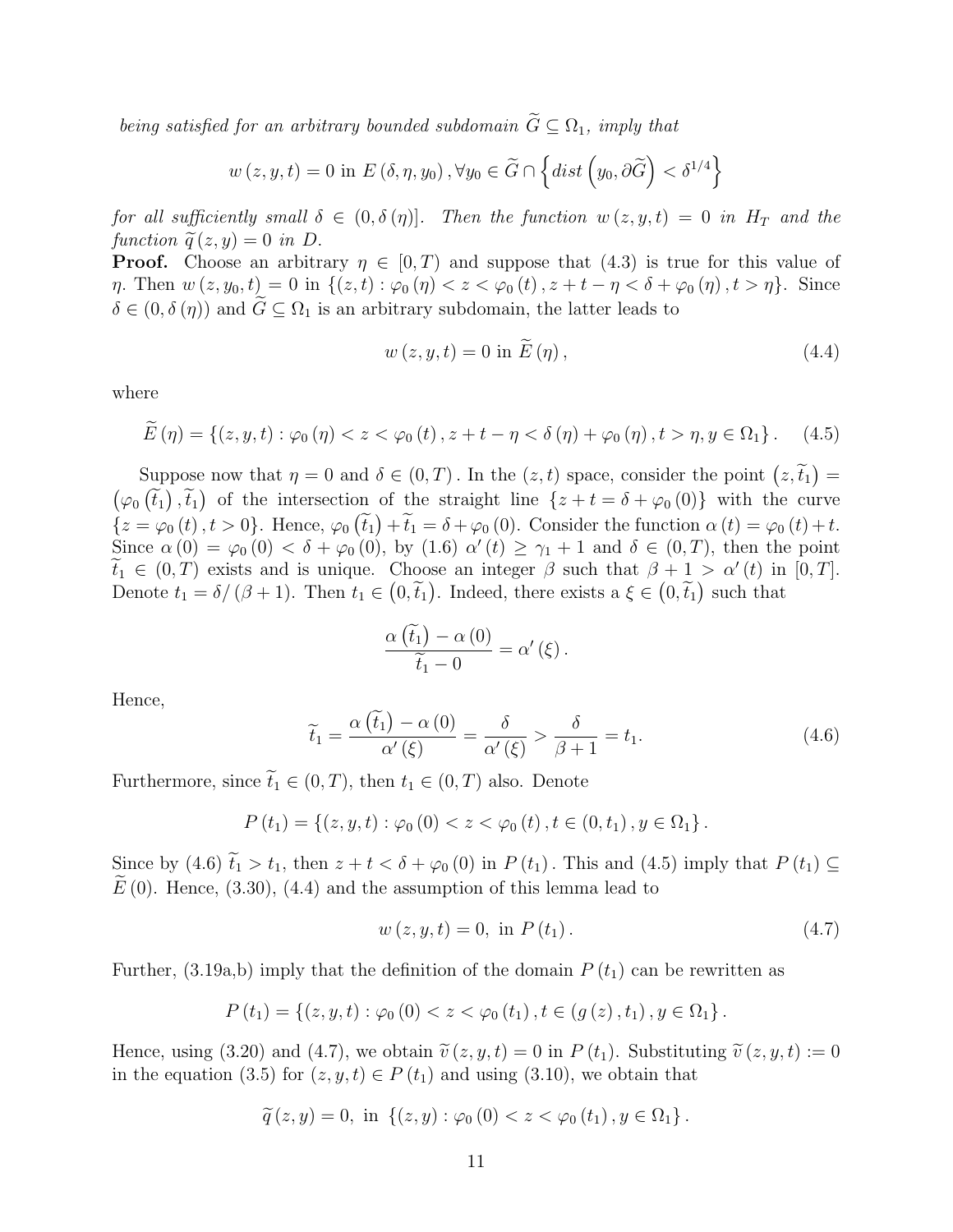Hence, (3.5) implies that

$$
a^{0} \cdot \widetilde{v}_{t} - L\widetilde{v} = 0, \text{ in } S(t_{1}), \qquad (4.8)
$$

where the domain  $S(t_1)$  is defined as

$$
S(t_1) = \{(z, y, t) : z \in (\varphi_0(0), \varphi_0(t_1)), (y, t) \in \Omega_1 \times (t_1, T)\}.
$$
 (4.9)

Also, by (3.13)

$$
\widetilde{v}|_{z=\varphi_0(0)} = \widetilde{v}_z|_{z=\varphi_0(0)} = 0, \text{ for } (y, t) \in \Omega_1 \times (t_1, T). \tag{4.10}
$$

Thus, (4.8)-(4.10) and the uniqueness theorem for the Cauchy problem for the parabolic equation with the lateral data imply that the function  $\tilde{v}(z, y, t) = 0$  in  $S(t_1)$ . This and (3.16) lead to

$$
w|_{z=\varphi_0(t_1)} = w_z|_{z=\varphi_0(t_1)} = 0
$$
, for  $(y, t) \in \Omega_1 \times (t_1, T)$ .

hence, we now obtain (4.4) with  $\eta := t_1$ .

Therefore, the following iterative process can be arranged. Let  $t_0 := 0$ . For  $s \ge 1$  let

$$
t_s = s \cdot \frac{\delta}{\beta + 1}.\tag{4.11}
$$

On the step  $s \geq 1$  of this process one starts from the set  $E(\delta, t_{s-1}, y_0)$  and proceeds similarly with the above. After s steps we obtain that

$$
\widetilde{q}(z, y) = 0, \text{ in } \{ (z, y) : \varphi_0(0) < z < \varphi_0(t_s), \ y \in \Omega_1 \}. \tag{4.12}
$$

Let

$$
P(t_s) = \{(z, y, t) : \varphi_0(t_{s-1}) < z < \varphi_0(t_s), t \in (g(z), t_s), y \in \Omega_1\}.
$$

This process can be continued as long as  $P(t_s) \subset H_T$ , i.e.,  $P(t_s) \subset \{t \in (0,T)\}\.$  So, in the rest of the proof of Lemma 4.1 we show that (4.12) implies that

$$
\widetilde{q}(z,y) = 0 \text{ in } \{ (z,y) : \varphi_0(0) < z < \varphi_0(T), \ y \in \Omega_1 \},\tag{4.13}
$$

which is sufficient for establishing the validity of this lemma.

One can choose sufficiently small number  $\delta_0$  such that

$$
T = k \cdot \frac{\delta_0}{\beta + 1}, \text{ where } k = \frac{\beta + 1}{\delta_0} \cdot T \tag{4.14}
$$

is an integer. Let  $\delta_0 := \delta$ . Consider all integers  $s \geq 1$  such that

$$
t_s + \delta < T. \tag{4.15}
$$

By (4.11), (4.14) and (4.15)  $s < k - (\beta + 1)$ . Given the integer  $\beta$ , one can always choose a sufficiently small  $\delta_0 = \delta_0 (\beta, T) := \delta$  such that (4.14) holds and  $k - (\beta + 1) \geq 2$ . Thus, the set of integers s satisfying (4.15) is not empty. Now, take  $s := s_0 = k - (\beta + 2)$ . By  $(4.5) \widetilde{E}(\eta) \subset \{\eta < t < \eta + \delta(\eta)\}\.$  Hence  $\widetilde{E}(t_{s_0}) \subset \{t_{s_0} < t < \delta + t_{s_0}\}\.$  The latter and  $(4.15)$ imply that  $\widetilde{E}(t_s) \subset H_T$  for  $s = 1, \dots, s_0$ . Thus, one can take  $s := s_0$  in (4.12). On the other hand, the number  $\overline{a}$ 

$$
T - t_{s_0} = \left(1 + \frac{2}{\beta + 1}\right)\delta
$$

can be made arbitrary small by decreasing  $\delta$ , which implies (4.13).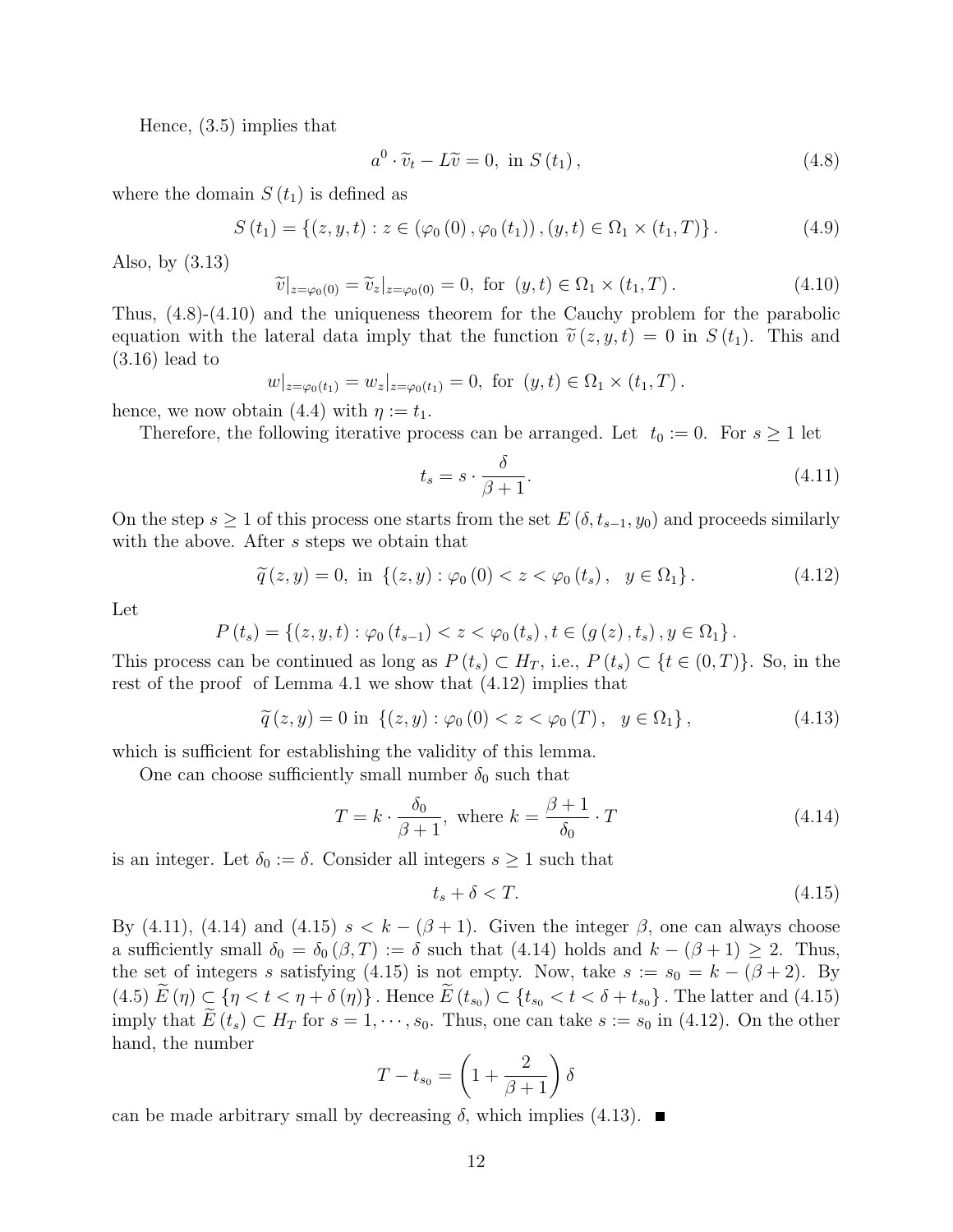### 4.2 Notations for Section 5

We assume from now on that  $0 \in \Omega_1$  and  $\varphi_0(0) = 0$ . The function  $\psi$  takes the form

$$
\psi(z, y, t) = z + \sqrt{\delta} |y|^2 + t + \frac{1}{2}.
$$

Denote  $\varphi(t) := \varphi_0(t)$  and let

$$
E = \left\{ (z, y, t) : z + \sqrt{\delta} |y|^2 + t < \delta, \quad t > 0, \quad 0 < z < \varphi(t) \right\}.
$$

Hence, the definition of the domain  $E$  can also be written as

$$
E = \left\{ (z, y, t) : \psi(z, y, t) < \delta + \frac{1}{2}, t > 0, 0 < z < \varphi(t) \right\}.
$$

Because of Lemma 4.1, it is sufficient to prove that  $w(z, y, t) = 0$  in the domain E for a sufficiently small  $\delta > 0$ . The boundary  $\partial E$  of E consists of three parts,

$$
\partial E = \bigcup_{i=1}^{3} \partial_i E,
$$

where

$$
\partial_1 E = \{z = 0\} \cap \overline{E},
$$

$$
\partial_2 E = \left\{\psi = \frac{1}{2} + \delta\right\} \cap \overline{E},
$$

$$
\partial_3 E = \{z = \varphi(t)\} \cap \overline{E}.
$$

Hence,

$$
\psi(z, y, t) |_{\partial_3 E} = \psi(\varphi(t), y, t) = \varphi(t) + \sqrt{\delta} |y|^2 + t + \frac{1}{2} \le \delta + \frac{1}{2}.
$$

By (3.30) and (3.31),

$$
w = \nabla w = w_t = 0 \quad \text{on } \partial_1 E,\tag{4.16}
$$

$$
w = 0 \text{ on } \partial_3 E. \tag{4.17}
$$

By (4.1)  $\partial_2 E$  is a level surface of the CWF  $\mathcal{C}(z, y, t)$  and this function attains its minimal value (over E) on  $\partial_2 E$ . This and zero Dirichlet and Neumann boundary conditions (4.16) on  $\partial_1 E$  imply that one should not be concerned with boundary integrals over  $\partial_1 E$  and  $\partial_2 E$  in the Carleman estimate. However, one should be concerned with such an integral over  $\partial_3 E$ , because the Neumann boundary condition is not given on  $\partial_3 E$  and  $\partial_3 E$  is not a level surface of the function  $\mathcal{C}(z, y, t)$ .

Let  $\tilde{t}_1$  be the number, which was introduced in the proof of Lemma 4.1, i.e.,  $\tilde{t}_1 > 0$  is the unique solution of the equation  $\varphi(\tilde{t}_1) + \tilde{t}_1 = \delta$ . Denote

$$
r(t) = \delta^{-1/4} \cdot \sqrt{\delta - \varphi(t) - t}, \text{ for } t \in (0, \tilde{t}_1).
$$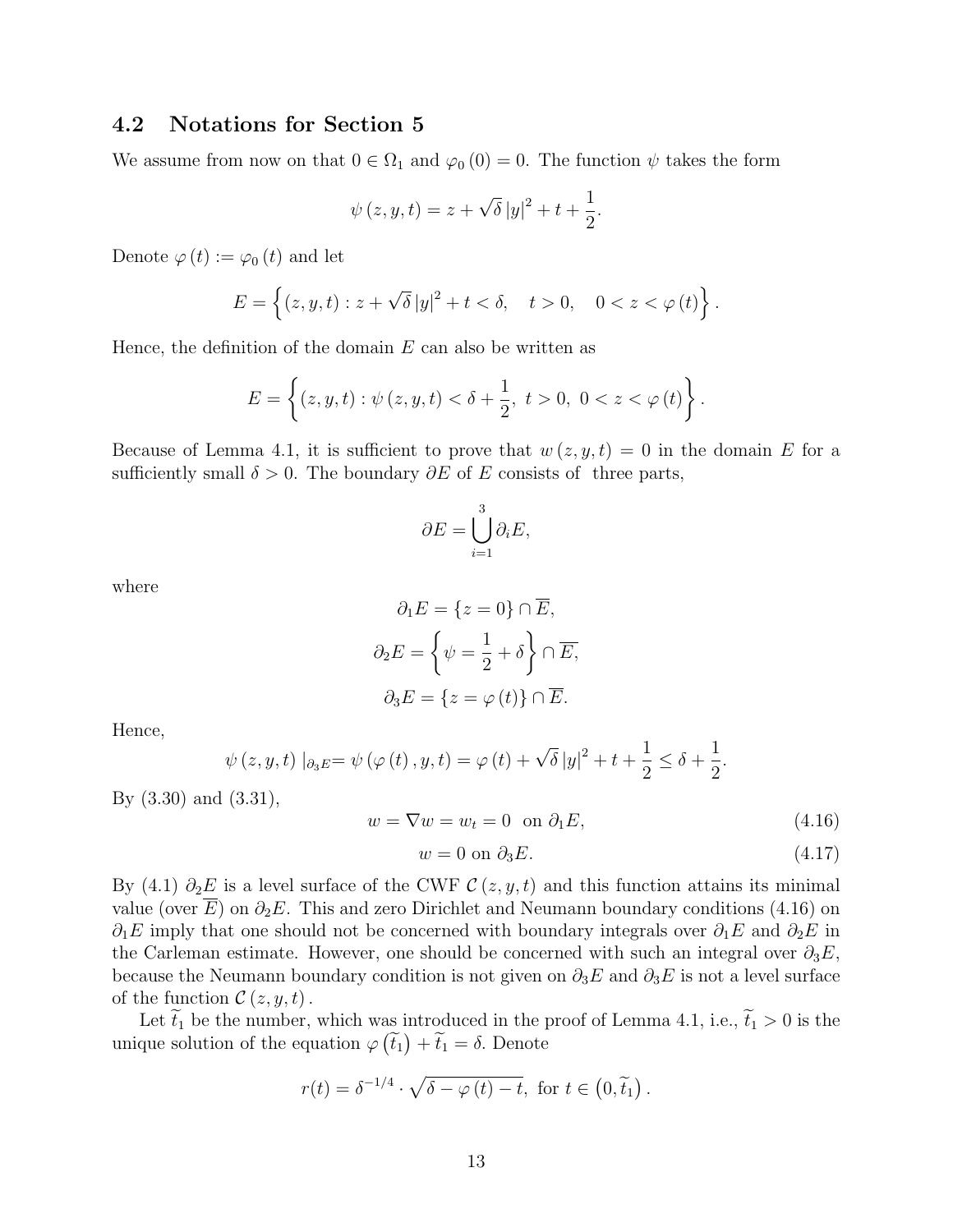Then  $r(t) \in$ ¡  $0, \delta^{1/4}$ ¢ and

$$
\partial_3 E = \{(z, y, t) : z = \varphi(t), |y| \le r(t), t \in [0, \tilde{t}_1] \},
$$
 for  $n \ge 2$ .

Also,

$$
\partial_3 E = \{(z, t) = (\varphi(t), t) : t \in [0, \tilde{t}_1] \}
$$
, for  $n = 1$ .

Hence,

$$
\int_{\partial_{3}E} f(y,t) dS = \int_{0}^{\tilde{t}_{1}} \sqrt{1 + \left[\varphi'(t)\right]^{2}} \cdot \left(\int_{|y| < r(t)} f(y,t) dy\right) dt, \text{ for } n \ge 2, \forall f \in C\left(\partial_{3}E\right).
$$

Thus, the Gauss' formula implies that for all functions  $f \in C^1(\partial_3 E)$ 

$$
\int_{\partial_3 E} f_j(y, t) dS = \int_0^{\tilde{t}_1} \sqrt{1 + \left[\varphi'(t)\right]^2} \cdot \left(\int_{|y|=r(t)} f(y, t) \cos(\overline{n}, y_j) d\sigma\right) dt, \tag{4.18}
$$

for  $j = 2, \dots, n$ ,

where  $\bar{n}$  is the outward unit normal vector to the sphere  $\{|y|=r(t)\}\subset R^{n-1}$ . It is convenient for us to write the following inequality instead of (4.18)

$$
\int_{\partial_{3}E} f_{j}(y,t) dS \geq -C \int_{0}^{\tilde{t}_{1}} \int_{|y|=r(t)} |f(y,t)| d\sigma dt, \text{ for } j=2,\dots,n, \forall f \in C^{1}(\partial_{3}E), \qquad (4.19)
$$

where  $C = C$  $\overline{a}$  $\|\varphi'\|_{C[0,T]}$ ´ is a positive constant. If  $n \geq 3$ , then it is clear, of course what the interior integral in (4.19) means. If  $n = 2$ , i.e.,  $R^{n-1} = R^1$ , then (4.18) implies that the inequality (4.19) will still hold if defining the integral over  $\{|y| = r(t)\}$  as

$$
\int_{|y|=r(t)} |f(y,t)| d\sigma \stackrel{\Delta}{=} |f(r(t),t)| + |f(-r(t),t)|, \text{ if } R^{n-1} = R^1.
$$

Let  $B$  be the set of functions defined as

$$
B = \left\{ u : u_t, D_{z,y}^{\alpha} u \in C\left(\overline{E}\right), |\alpha| \leq 3, \ \ u|_{\partial_1 E} = \nabla u|_{\partial_1 E} = u|_{\partial_3 E} = 0 \right\}.
$$

Obviously,  $u_t = 0$  on  $\partial_1 E$ ,  $\forall u \in B$ . By (4.16) and (4.17), the above function  $w \in B$ . Also, (3.22) and (3.23) lead to

$$
u_j = 0, \text{ on } \partial_3 E, \text{ for } j = 2, \cdots, n, \quad \forall u \in B. \tag{4.20}
$$

$$
u_t = -\varphi'(t) \cdot u_z, \quad \text{on } \partial_3 E, \ \forall u \in B. \tag{4.21}
$$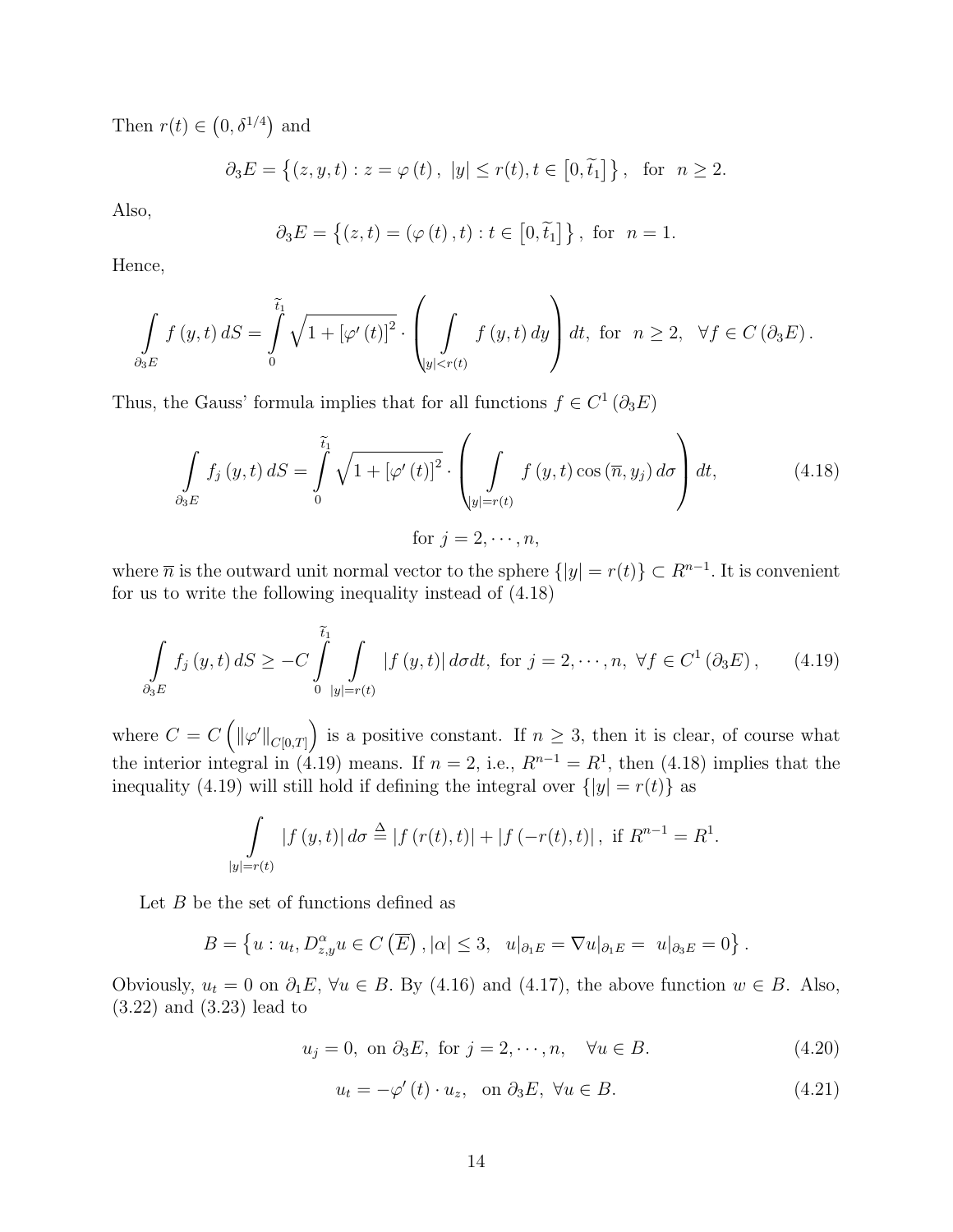Let  $G \subseteq H_T$  be the bounded subdomain defined in (3.27) and  $E \subseteq G$  for all  $\delta \in (0, \delta_0)$ , where  $\delta_0$  is sufficiently small. In addition to the constant  $M = M(G)$  (section 3), introduce the constant A,  $\mathbf{r}$ 

$$
A = \max \left\{ \frac{1}{\|a^0\|_{C(\overline{G})}}, \ \|\varphi'\|_{C[0,T]} \right\}.
$$

In section 5  $O(1/\lambda)$  and O  $\delta^{3/4}$ denote different  $C^1$  (  $\overline{E}$ -functions such that

$$
\left| O\left(\frac{1}{\lambda}\right) \right| \le \frac{K_0}{\lambda}, \quad \left| O(\delta^{3/4}) \right| \le K_0 \cdot \delta^{3/4} \text{ in } E, \quad \forall \lambda, \nu > 1, \quad \forall \delta \in (0, 1), \tag{4.22}
$$

together with their first derivatives. Here and below  $K_0 = K_0(A, \tilde{\mu}_1, M(G), G)$  denotes different positive constants dependent on  $A, \tilde{\mu}_1, M(G), G$  and independent on parameters  $\lambda, \nu, \lambda_0, \nu_0$  and  $\delta \in (0, 1)$ . Recall that the positive constant  $\tilde{\mu}_1$  was defined in (3.8). Also,  $\lambda_0 = \lambda_0(A, \tilde{\mu}_1, M(G), G)$  and  $\nu_0 = \nu_0(A, \tilde{\mu}_1, M(G), G)$  denote different sufficiently large positive parameters depending only on  $A, \tilde{\mu}_1, M(G)$  and G. We choose  $\delta \in (0,1)$  so small and  $\lambda_0$  so large that  $E = E(\delta) \subset G$  and

$$
\frac{K_0}{\lambda_0} < \frac{1}{8},\tag{4.23}
$$

$$
K_0 \cdot \delta^{3/4} < \frac{1}{8},\tag{4.24}
$$

for all constants  $K_0$  occurring in the proof of Theorem 2. From now on, we fix the parameter  $\delta$ , while the parameter  $\lambda_0$  can still be increased in the course of the proof of Theorem 2. Choices  $(4.23)$  and  $(4.24)$  are possible, because only a finite number of functions orem 2. Choices (4.25) and (4.24) are possible, because  $O(1/\lambda)$ ,  $O(\delta^{3/4})$  and constants  $K_0$  occur in that proof.

### 5 The Carleman Estimate

**Theorem 2** There exist sufficiently large positive constants  $\nu_0 = \nu_0(A, \tilde{\mu}_1, M(G), G), \lambda_0 =$  $\lambda_0(A, \tilde{\mu}_1, M(G), G)$  and a positive constant  $K = K(A, \tilde{\mu}_1, M(G), G)$  such that if  $\nu = \nu_0$ , then the following pointwise Carleman estimate is valid in the domain E for all functions  $u \in B$  and for all  $\lambda > \lambda_0$ ¡  $\sqrt{2}$ 

$$
(a^{0} \cdot u_{t} - L_{0}u)^{2} \cdot C^{2}
$$
  
\n
$$
\geq \frac{K}{\lambda} \left(u_{t}^{2} + \sum_{i,j=1}^{n} u_{ij}^{2}\right) \cdot C^{2} + K\left[\lambda |\nabla u|^{2} + \lambda^{3} u^{2}\right] \cdot C^{2} + \nabla \cdot U + V_{t}, \tag{5.1}
$$

where the vector valued function  $(U, V)$  is such that

$$
\int_{\partial_3 E} [(U, V), \tilde{n}] dS \ge K\lambda \int_{\partial_3 E} u_z^2 \cdot C^2 dS - \frac{K}{\lambda} \int_{0}^{\tilde{t}_1} \int_{|y|=r(t)} u_z^2 \cdot C^2 d\sigma dt, \tag{5.2}
$$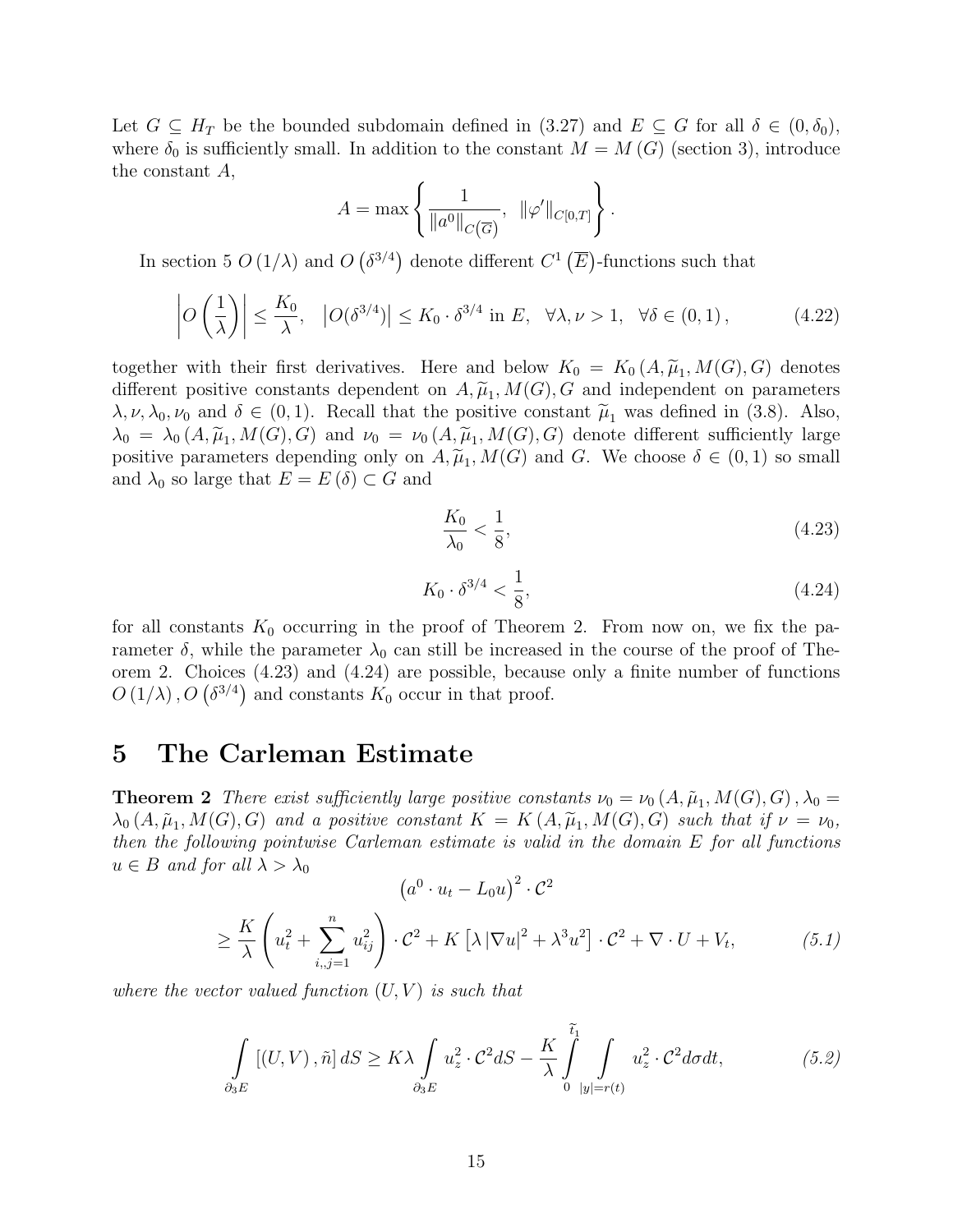$$
|(U,V)| \le K\lambda^3 \left[ u_t^2 + \sum_{i,j=1}^n u_{ij}^2 + |\nabla u|^2 + u^2 \right] \mathcal{C}^2, \text{ in } \overline{E}, \tag{5.3}
$$

$$
(U, V) = 0 \text{ on } \partial_1 E,
$$
\n
$$
(5.4)
$$

where  $\tilde{n}$  is the unit outward normal vector on  $\partial_3 E$  and  $[,$  denotes the dot product in  $R^{n+1}$ . If  $n = 1$ , then the second integral in the right hand side of (5.2) should be ignored.

In sections 5 and 6  $K = K(A, \tilde{\mu}_1, \nu_0, M(G), G)$  denotes different positive constants depending only on  $A, \tilde{\mu}_1, \nu_0, M(G), G$ . We assume in section 5 that parameters  $\lambda_0$  and  $\nu_0$  are sufficiently large. It can be seen in the course of the proof of Theorem 2 that their choice depends only on numbers  $A, \tilde{\mu}_1, M(G)$  and the domain G. We break the proof of Theorem 2 in proofs of four lemmas. In all estimates of this section  $(z, y, t) \in E$ . Also in this section  $u \in B$  is an arbitrary function and  $\nabla u = \nabla_{z,y} u$ .

**Lemma 5.1**. The following inequality is valid for all  $\lambda, \nu > 2$ 

$$
\left(a^0 u_t - L_0 u\right) u \cdot \mathcal{C}^2 \geq \widetilde{\mu}_1 |\nabla u|^2 \cdot \mathcal{C}^2 - K_0 \lambda^2 \nu^2 \cdot \psi^{-2\nu-2} \left[1 + O\left(\frac{1}{\lambda}\right)\right] u^2 \cdot \mathcal{C}^2 + \nabla \cdot U_1 + (V_1)_t,
$$

where the vector valued function  $(U_1, V_1)$  is such that

$$
(U_1, V_1) = (0, 0), \text{ on } \partial_1 E \cup \partial_3 E,
$$
  

$$
|(U_1, V_1)| \le K_0 \lambda \nu \cdot \psi^{-\nu - 1} \left( |\nabla u|^2 + u^2 \right) \cdot C^2
$$

We omit the proof of this result, because it is almost identical to the proof of Lemma 1 in section 1 of Chapter 4 of the book [19].

**Lemma 5.2**. The following estimate is valid for all  $\nu > 2$  and for all  $\lambda > \lambda_0$ 

$$
\left(a^{0}\cdot u_{t}-L_{0}u\right)^{2}\psi^{\nu+2}\cdot\mathcal{C}^{2}
$$

$$
\geq -K_0\lambda\nu\left|\nabla u\right|^2\cdot \mathcal{C}^2 + K_0\lambda^3\nu^4\psi^{-2\nu-2}\cdot u^2\cdot \mathcal{C}^2 + \nabla\cdot U_2 + (V_2)_t,\tag{5.5}
$$

where the vector valued function  $(U_2, V_2)$  is such that

$$
[(U_2, V_2), \tilde{n}] \ge K_0 \lambda \nu u_z^2 \cdot \mathcal{C}^2, \text{ on } \partial_3 E,
$$
\n
$$
(5.6a)
$$

$$
|(U_2, V_2)| \le K_0 \lambda^3 \nu^3 \psi^{-2\nu - 1} \left( u_t^2 + |\nabla u|^2 + u^2 \right) \cdot \mathcal{C}^2, \text{ in } \overline{E},
$$
\n(5.6b)

$$
(U_2, V_2) = 0, \text{ on } \partial_1 E. \tag{5.6c}
$$

.

**Proof.** Not that (5.6c) follows from (5.6b). Let  $v = u \cdot \exp(\lambda \psi^{-\nu}) = u \cdot C$ . Express derivatives of the function  $u = v \cdot C^{-1}$  through those of the function v,

$$
u_z = \left(v_z + \lambda \nu \cdot \psi^{-\nu - 1} \cdot v\right) \cdot \mathcal{C}^{-1},
$$
  

$$
u_{zz} = \left[v_{zz} + 2\lambda \nu \psi^{-\nu - 1} \cdot v_z + \lambda^2 \nu^2 \cdot \psi^{-2\nu - 2} \left(1 + O\left(\frac{1}{\lambda}\right)\right) \cdot v\right] \cdot \mathcal{C}^{-1},
$$
 (5.7)

$$
u_{zj} = \left[ v_{zj} + \lambda \nu \psi^{-\nu - 1} v_j + \lambda \nu \psi_j \psi^{-\nu - 1} \cdot v_z + \lambda^2 \nu^2 \psi_j \psi^{-2\nu - 2} \left( 1 + O\left(\frac{1}{\lambda}\right) \right) v \right] \cdot \mathcal{C}^{-1}.
$$
 (5.8)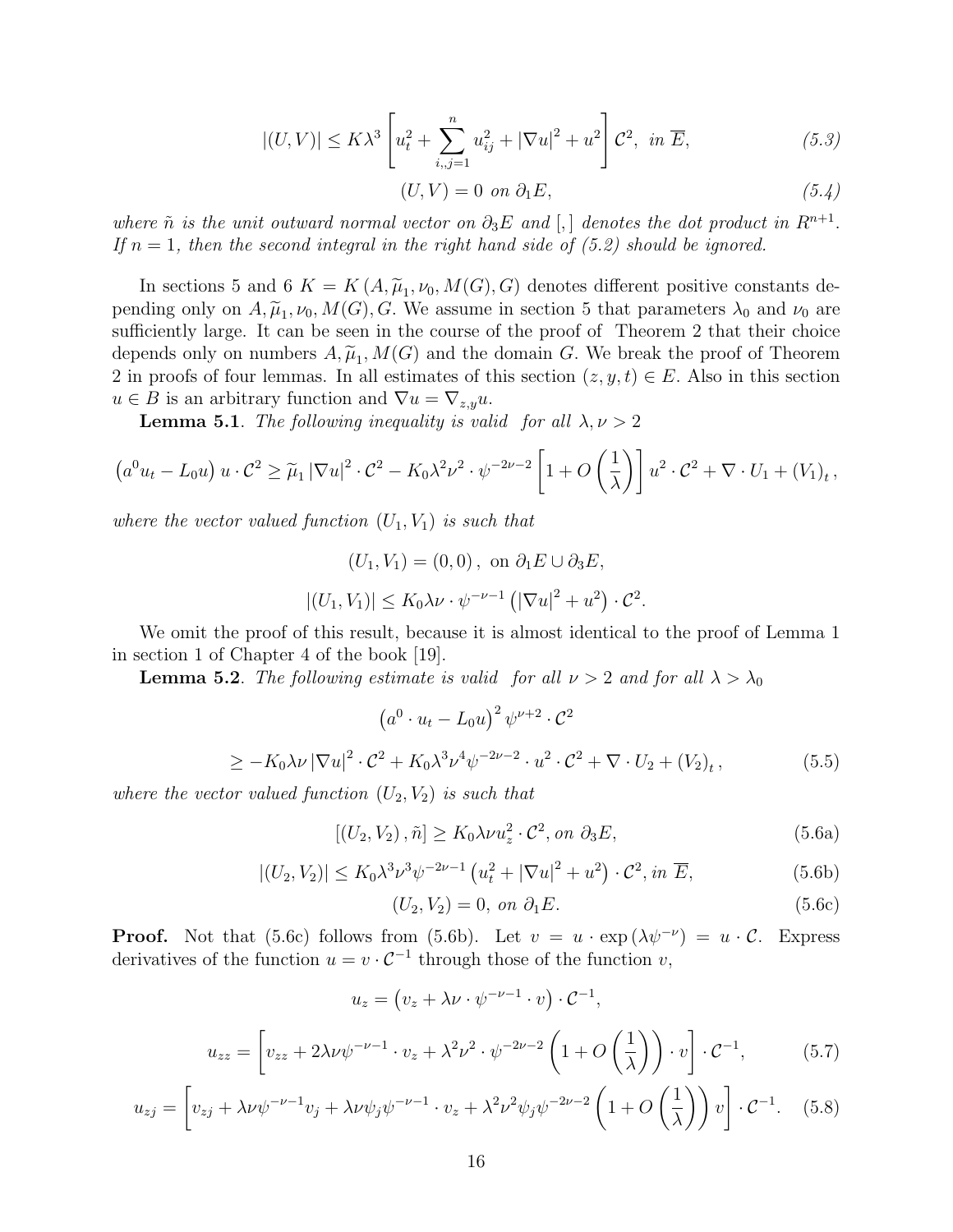Also, for  $i, j = 2, \dots, n$ 

so, for 
$$
i, j = 2, \dots, n
$$
  
\n
$$
u_i = (v_i + \lambda \nu \psi_i \psi^{-\nu - 1} \cdot v) \cdot C^{-1},
$$
\n
$$
u_{ij} = \left[ v_{ij} + \lambda \nu \cdot \psi^{-\nu - 1} \left( \psi_i v_j + \psi_j v_i \right) + \lambda^2 \nu^2 \cdot \psi^{-2\nu - 2} \left( \psi_i \psi_j + O \left( \frac{1}{\lambda} \right) \right) \cdot v \right] \cdot C^{-1}. \quad (5.9)
$$

Thus, denoting  $a^{11} := 1$ , and noting that  $\psi_1 = 1$ , we obtain

¡

$$
(a^0 \cdot u_t - L_0 u) \cdot \mathcal{C}
$$
 (5.10)

$$
= \left\{a^0v_t - L_0v - 2\lambda\nu\psi^{-\nu-1}\sum_{i,j=1}^n a^{ij}\psi_jv_i - \lambda^2\nu^2\psi^{-2\nu-2}\left[\sum_{i,j=1}^n a^{ij}\left(\psi_i\psi_j + O\left(\frac{1}{\lambda}\right)\right)\right]v\right\}.
$$

Denote

$$
z_1 = a^0 \cdot v_t,
$$
  
\n
$$
z_2 = -L_0 v = -\sum_{i,j=1}^n a^{ij} v_{ij},
$$
  
\n
$$
z_3 = -2\lambda \nu \cdot \psi^{-\nu-1} \sum_{i,j=1}^n a^{ij} \psi_j v_i,
$$
  
\n
$$
z_4 = -\lambda^2 \nu^2 \cdot \psi^{-2\nu-2} \left[ \sum_{i,j=1}^n a^{ij} \left( \psi_i \psi_j + O\left(\frac{1}{\lambda}\right) \right) \right] \cdot v.
$$

By (5.10), the left hand side of the inequality (5.5) can be estimated as

$$
(a^{0}u_{t} - L_{0}u)^{2} \cdot \psi^{\nu+2} \cdot C^{2} = [(z_{1} + z_{3}) + (z_{2} + z_{4})]^{2} \cdot \psi^{\nu+2}
$$
  
\n
$$
\geq [z_{1}^{2} + z_{3}^{2} + 2z_{1}z_{3} + 2z_{1}z_{2} + 2z_{2}z_{3} + 2z_{1}z_{4} + 2z_{3}z_{4}] \cdot \psi^{\nu+2}.
$$
\n(5.11)

In the rest of the proof of this lemma, we estimate from the below either terms or groups of terms in the right hand side of (5.11). We do this in several steps.

**Step 1**. Estimate  $2z_1z_2 \cdot \psi^{\nu+2}$ . Denote  $b^{ij} = a^0 \cdot a^{ij}$ . Then

$$
2z_1z_2 \cdot \psi^{\nu+2} = -\sum_{i,j=1}^n b^{ij} (v_{ij} + v_{ij}) v_t \cdot \psi^{\nu+2}
$$
  
= 
$$
\sum_{i,j=1}^n \left[ \left( -b^{ij} \cdot \psi^{\nu+2} \cdot v_i v_t \right)_j + \left( -b^{ij} \cdot \psi^{\nu+2} \cdot v_j v_t \right)_i \right]
$$
  
+ 
$$
v_t \cdot \sum_{i,j=1}^n \left[ \left( b^{ij} \cdot \psi^{\nu+2} \right)_j \cdot v_i + \left( b^{ij} \cdot \psi^{\nu+2} \right)_i \cdot v_j \right] + \sum_{i,j=1}^n b^{ij} \cdot \psi^{\nu+2} (v_i v_{jt} + v_j v_{it})
$$
  
= 
$$
2v_t \sum_{i,j=1}^n \left( b^{ij} \cdot \psi^{\nu+2} \right)_j \cdot v_i + \sum_{i,j=1}^n b_{ij} \cdot \psi^{\nu+2} \cdot (v_i v_j)_t + \nabla \cdot U_{21},
$$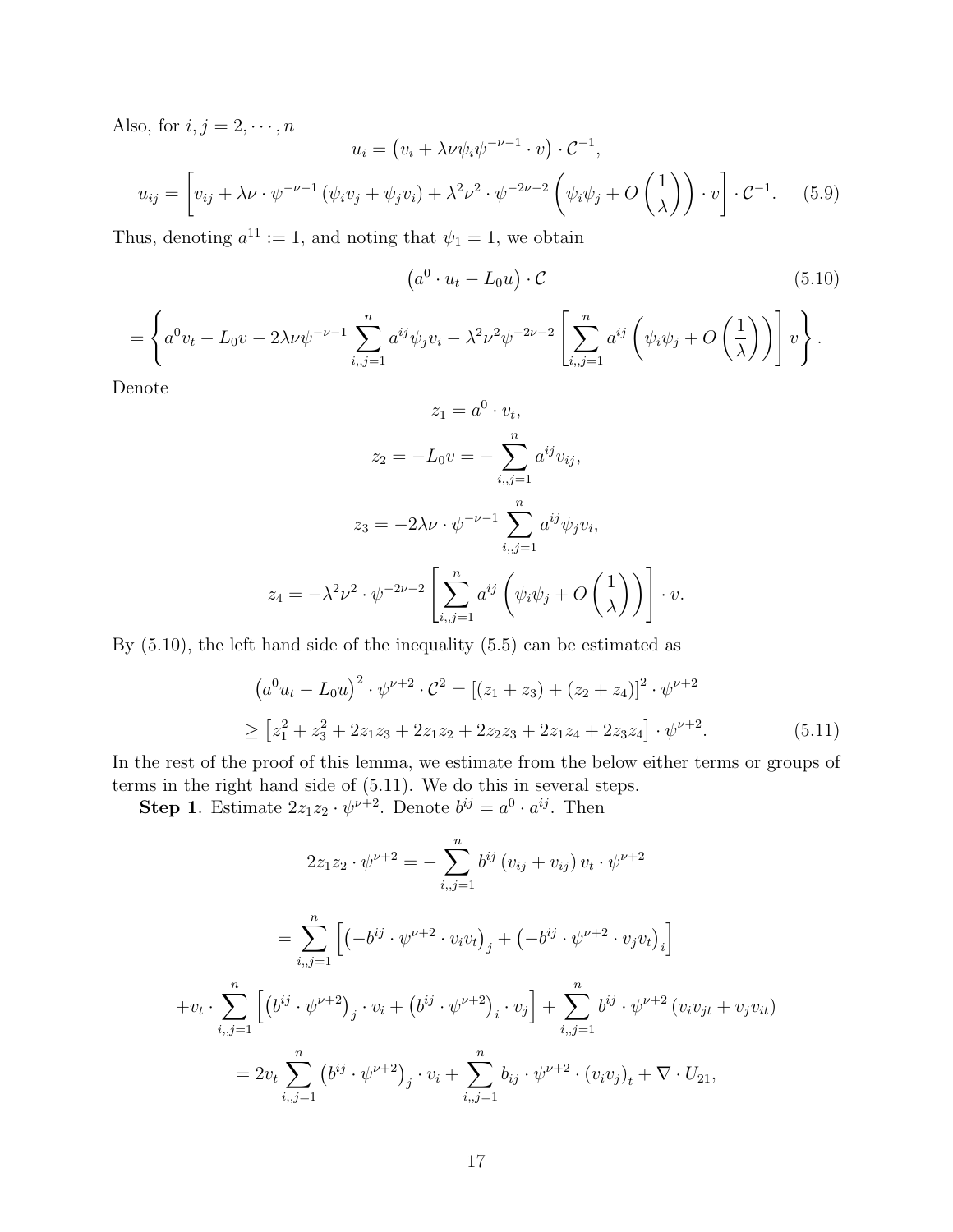where

$$
\nabla \cdot U_{21} = \sum_{j=1}^{n} \left[ -2 \sum_{i=1}^{n} b^{ij} \cdot \psi^{\nu+2} \cdot v_i v_t \right]_j
$$
 (5.12)

Further,

$$
\sum_{i,j=1}^n b^{ij} \cdot \psi^{\nu+2} \cdot (v_i v_j)_t = \sum_{i,j=1}^n (b^{ij} \cdot \psi^{\nu+2} \cdot v_i v_j)_t - \sum_{i,j=1}^n (b^{ij} \cdot \psi^{\nu+2})_t v_i v_j.
$$

Hence,

$$
2z_1z_2 \cdot \psi^{\nu+2} = 2v_t \sum_{i,j=1}^n \left(b^{ij} \cdot \psi^{\nu+2}\right)_j v_i - \sum_{i,j=1}^n \left(b^{ij} \cdot \psi^{\nu+2}\right)_t v_i v_j + \nabla \cdot U_{21} + \left(V_{21}\right)_t, \quad (5.13)
$$

where  $\nabla \cdot U_{21}$  was defined in (5.12) and

$$
V_{21} = \sum_{i,j=1}^{n} b^{ij} \psi^{\nu+2} \cdot v_i v_j.
$$
 (5.14)

Note that

$$
(b^{ij} \cdot \psi^{\nu+2})_j = (b^{ij})_j \cdot \psi^{\nu+2} + (\nu+2) b^{ij} \psi_j \cdot \psi^{\nu+1}
$$
  
\n
$$
(b^{ij} \cdot \psi^{\nu+2})_t = (b^{ij})_t \cdot \psi^{\nu+2} + (\nu+2) b^{ij} \cdot \psi^{\nu+1},
$$
  
\n
$$
|\psi_j| \le 1 \text{ in } \overline{E}, j = 1, \dots, n,
$$
  
\n(5.15)

$$
\frac{1}{2} \le |\psi| \le \frac{1}{2} + \delta < 1 \text{ in } \overline{E}.\tag{5.16}
$$

Recall that  $b^{ij} = a^0 \cdot a^{ij}$ . Thus, (5.13)-(5.16) imply that for all  $\nu > 2$ 

$$
2z_1z_2 \cdot \psi^{\nu+2} \ge -K_0 \nu \cdot \psi^{\nu+1} \cdot |\nabla v|^2 + 2(\nu+2) \cdot \psi^{\nu+1} a^0 \cdot v_t \sum_{i,j=1}^n a^{ij} \psi_j v_i
$$

$$
+ 2\psi^{\nu+2} \cdot v_t \cdot \sum_{i,j=1}^n (b^{ij})_j v_i + \nabla \cdot U_{21} + (V_{21})_t.
$$

Since  $z_1 = a^0 \cdot v_t$ , then

$$
2z_1z_2 \cdot \psi^{\nu+2} \ge -K_0 \nu \cdot \psi^{\nu+1} \cdot |\nabla v|^2
$$
\n
$$
+2z_1 \cdot \psi^{\nu+2} \left[ (\nu+2) \psi^{-1} \sum_{i,j=1}^n a^{ij} \psi_j v_i + \frac{1}{a^0} \cdot \sum_{i,j=1}^n (b^{ij})_j v_i \right] + \nabla \cdot U_{21} + (V_{21})_t.
$$
\n(5.17)

Now we estimate the magnitude of the vector valued function  $(U_{21}, V_{21})$  on the surface  $\partial_3 E$ . Since

$$
v_t = u_t \cdot C + u \cdot C_t, \quad v_j = u_j \cdot C + u \cdot C_j,
$$

and  $u = 0$  on  $\partial_3 E$ , then (5.12), (5.14) and (5.16) imply that

$$
|(U_{21}, V_{21})| \le K_0 u_z^2 \cdot \mathcal{C}^2, \text{ on } \partial_3 E. \tag{5.18}
$$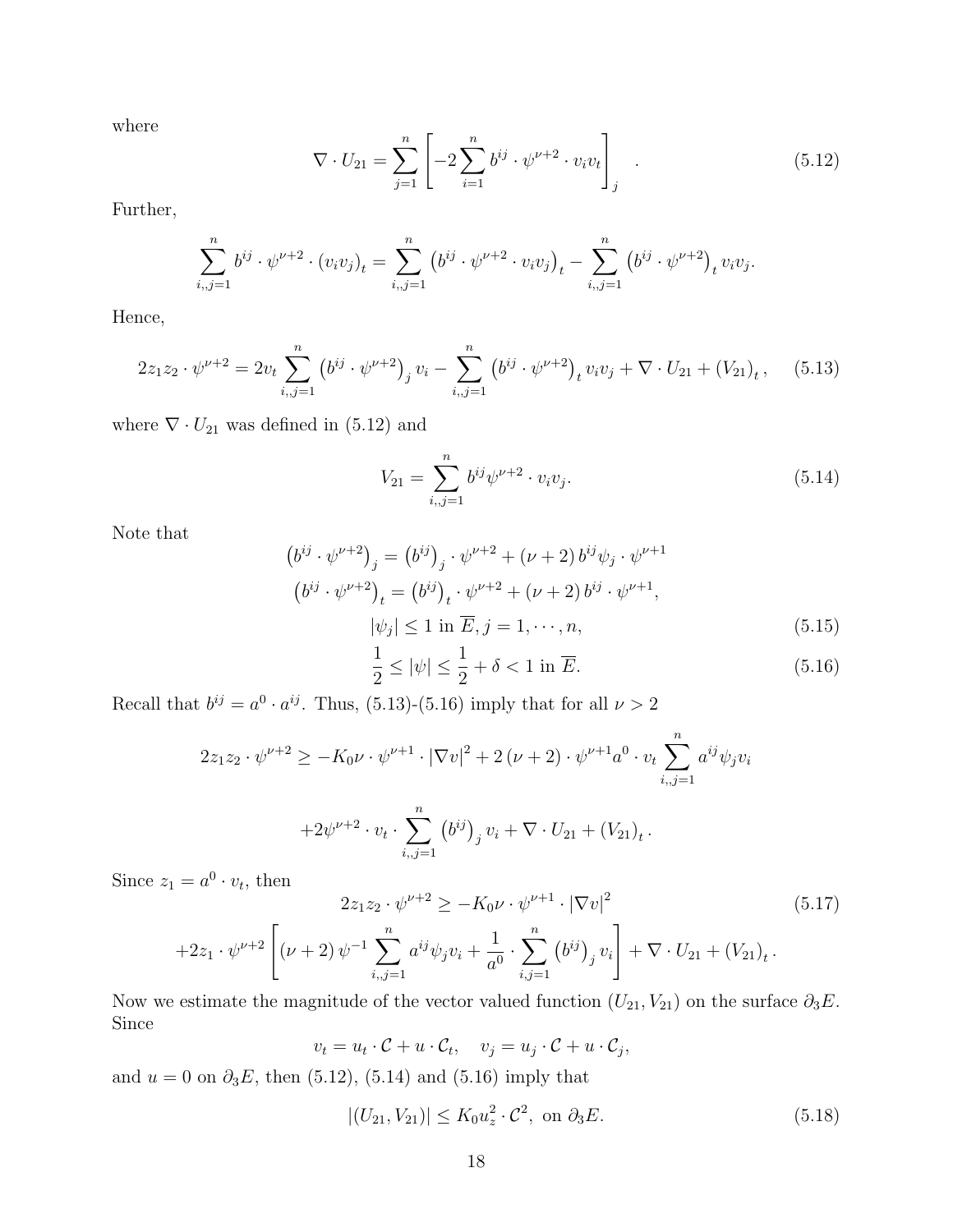**Step 2**. Estimate  $(z_1^2 + z_3^2 + 2z_1z_3 + 2z_1z_2) \psi^{\nu+2}$ . Using (5.17), we obtain

$$
(z_1^2 + z_3^2 + 2z_1z_3 + 2z_1z_2) \cdot \psi^{\nu+2}
$$
  
\n
$$
\geq \left\{ z_1^2 + z_3^2 + 2z_1 \left[ z_3 + (\nu + 2) \psi^{-1} \sum_{i,j=1}^n a^{ij} \psi_j v_i + \frac{1}{a^0} \cdot \sum_{i,j=1}^n (b^{ij})_j v_i \right] \right\} \cdot \psi^{\nu+2}
$$
  
\n
$$
-K_0 \nu \cdot \psi^{\nu+1} \cdot |\nabla v|^2 + \nabla \cdot U_{21} + (V_{21})_t.
$$

By the Cauchy-Schwarz inequality

$$
2z_{1}\left[z_{3} + (\nu + 2) \psi^{-1} \sum_{i,j=1}^{n} a^{ij} \psi_{j} v_{i} + \frac{1}{a^{0}} \sum_{i,j=1}^{n} (b^{ij})_{j} v_{i}\right]
$$
  
\n
$$
\geq -z_{1}^{2} - z_{3}^{2} - 2z_{3} (\nu + 2) \psi^{-1} \sum_{i,j=1}^{n} a^{ij} \psi_{j} v_{i} - 2z_{3} \cdot \frac{1}{a^{0}} \cdot \sum_{i,j=1}^{n} (b^{ij})_{j} v_{i}
$$
  
\n
$$
-(\nu + 2)^{2} \psi^{-2} \left(\sum_{i,j=1}^{n} a^{ij} \psi_{j} v_{i}\right)^{2} - K_{0} |\nabla v|^{2}.
$$

Hence, the formula for  $z_3$  and (5.16) lead to

$$
(z_1^2 + z_3^2 + 2z_1z_3 + 2z_1z_2) \cdot \psi^{\nu+2}
$$
  
\n
$$
\geq -K_0\lambda\nu |\nabla v|^2 + 4\lambda\nu (\nu+2) \left(\sum_{i,j=1}^n a^{ij}\psi_j v_i\right)^2 - (\nu+2)^2 \psi^{\nu} \left(\sum_{i,j=1}^n a^{ij}\psi_j v_i\right)^2
$$
  
\n
$$
+4\lambda\nu\psi \cdot \frac{1}{a^0} \left(\sum_{i,j=1}^n a^{ij}\psi_j v_i\right) \cdot \left(\sum_{i,j=1}^n (b^{ij})_j \psi_j v_i\right) + \nabla \cdot U_{21} + (V_{21})_t.
$$
 (5.19)

By (5.16),  $\psi^{\nu}$  < 1 in E. Hence, for all  $\lambda > \lambda_0$  and for all  $\nu > 2$  we obtain  $\lambda \nu (\nu + 2)$  $(\nu+2)^2 \psi^{\nu}$  in  $\overline{E}$ . Hence,

$$
4\lambda\nu\left(\nu+2\right)\left(\sum_{i,j=1}^{n}a^{ij}\psi_{j}v_{i}\right)^{2} - \left(\nu+2\right)^{2}\psi^{\nu}\left(\sum_{i,j=1}^{n}a^{ij}\psi_{j}v_{i}\right)^{2}
$$
  

$$
\geq 3\lambda\nu\left(\nu+2\right)\left(\sum_{i,j=1}^{n}a^{ij}\psi_{j}v_{i}\right)^{2} \geq 0.
$$

In addition, since  $a^0 \geq A$  in E, then

$$
4\lambda \nu \psi \cdot \frac{1}{a^0} \left( \sum_{i,j=1}^n b_j^{ij} v_i \right) \cdot \left( \sum_{i,j=1}^n a^{ij} \psi_j v_i \right) \ge -K_0 \lambda \nu \cdot |\nabla v|^2.
$$

Therefore, (5.19) leads to

$$
(z_1^2 + z_3^2 + 2z_1z_3 + 2z_1z_2) \cdot \psi^{\nu+2} \ge -K_0\lambda \nu \cdot |\nabla v|^2 + \nabla \cdot U_{21} + (V_{21})_t, \qquad (5.20)
$$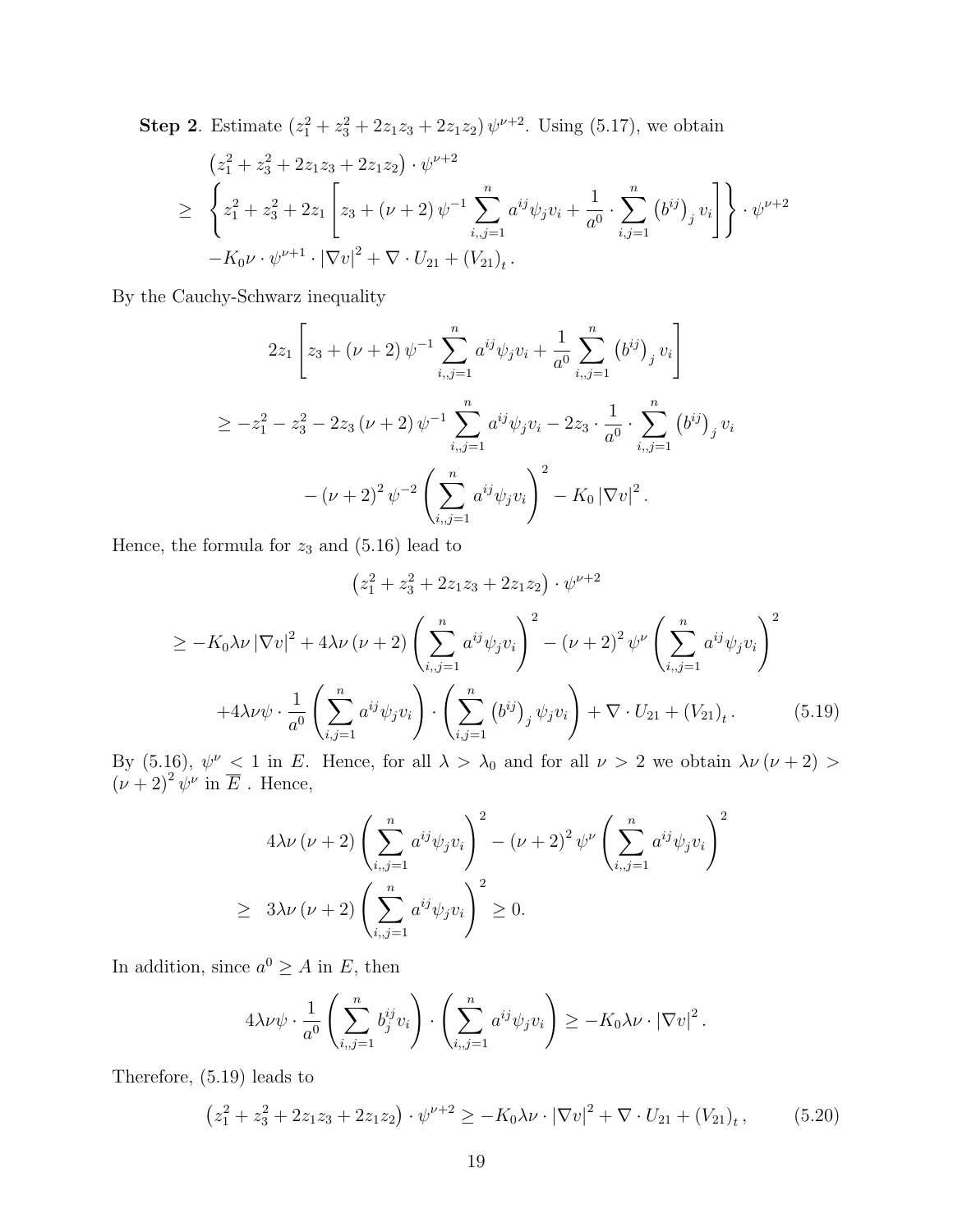where the vector valued function  $(U_{21}, V_{21})$  satisfies (5.18).

Step 3. Estimate  $2z_2z_3 \cdot \psi^{\nu+2}$ . Observe that  $\psi_1 = 1$  and  $\psi_j = 2\sqrt{\delta}y_j = O$ ¡  $\delta^{3/4}$ in  $E$ , for  $j = 2, \dots, n$ . Hence, (4.24) implies that

$$
|\psi_j| < \frac{1}{8}
$$
, in E,  $j = 2, \dots, n$ . (5.21)

Recalling that  $a^{11} = 1$ , we single out the derivative  $v_z$  in  $z_3$  and rewrite  $z_3$  as

$$
z_3 = z_{31} + z_{32},
$$

where

$$
z_{31} = -2\lambda \nu \cdot \psi^{-\nu - 1} \cdot v_z,
$$
  

$$
z_{32} = -2\lambda \nu \cdot \psi^{-\nu - 1} \left[ \sum_{j=2}^n a^{1j} v_j + \sum_{i,j=2}^n a^{ij} \psi_j v_i \right]
$$

Likewise, rewrite  $z_2$  as

$$
z_2 = -v_{zz} - \sum_{j=2}^n a^{1j} v_{zj} - \sum_{i,j=2}^n a^{ij} v_{ij}.
$$

Step 3.1. Estimate  $2z_2z_{31} \cdot \psi^{\nu+2}$ .

$$
2z_{2}z_{31} \cdot \psi^{\nu+2} = 4\lambda \nu \psi v_{z} \cdot \left[ v_{zz} + \sum_{j=2}^{n} a^{1j} v_{zj} \right] + 2\lambda \nu \psi v_{z} \cdot \sum_{i,j=2}^{n} a^{ij} (v_{ij} + v_{ji})
$$
  
\n
$$
= (2\lambda \nu \psi \cdot v_{z}^{2})_{z} - 2\lambda \nu v_{z}^{2} + \sum_{j=2}^{n} \left[ 2\lambda \nu \psi a^{1j} \cdot v_{z}^{2} \right]_{j} - 2\lambda \nu \sum_{j=2}^{n} \left[ \psi a^{1j} \right]_{j} v_{z}^{2} \qquad (5.22)
$$
  
\n
$$
+ \sum_{i,j=2}^{n} \left( 2\lambda \nu \psi a^{ij} \cdot v_{z} v_{i} \right)_{j} + \sum_{i,j=2}^{n} \left( 2\lambda \nu \psi a^{ij} \cdot v_{z} v_{j} \right)_{i} - 2\lambda \nu \psi \sum_{i,j=2}^{n} a^{ij} (v_{zj} v_{i} + v_{j} v_{zi})
$$
  
\n
$$
-4\lambda \nu \sum_{i,j=2}^{n} \left( \psi a^{ij} \right)_{j} v_{i} v_{z}.
$$

Finally, since

$$
-2\lambda\nu\psi\sum_{i,j=2}^{n}a^{ij}(v_{zj}v_i+v_jv_{zi})=-2\lambda\nu\psi\sum_{i,j=2}^{n}a^{ij}(v_iv_j)_z
$$

$$
=\sum_{i,j=2}^{n}\left(-2\lambda\nu\psi a^{ij}\cdot v_iv_j\right)_z+2\lambda\nu\sum_{i,j=2}^{n}\left(\psi a^{ij}\right)_z v_iv_j,
$$

then (5.22) leads to

$$
2z_2 z_{31} \cdot \psi^{\nu+2} \ge -K_0 \lambda \nu \left| \nabla v \right|^2 + \nabla \cdot U_{22}^{(1)},\tag{5.23}
$$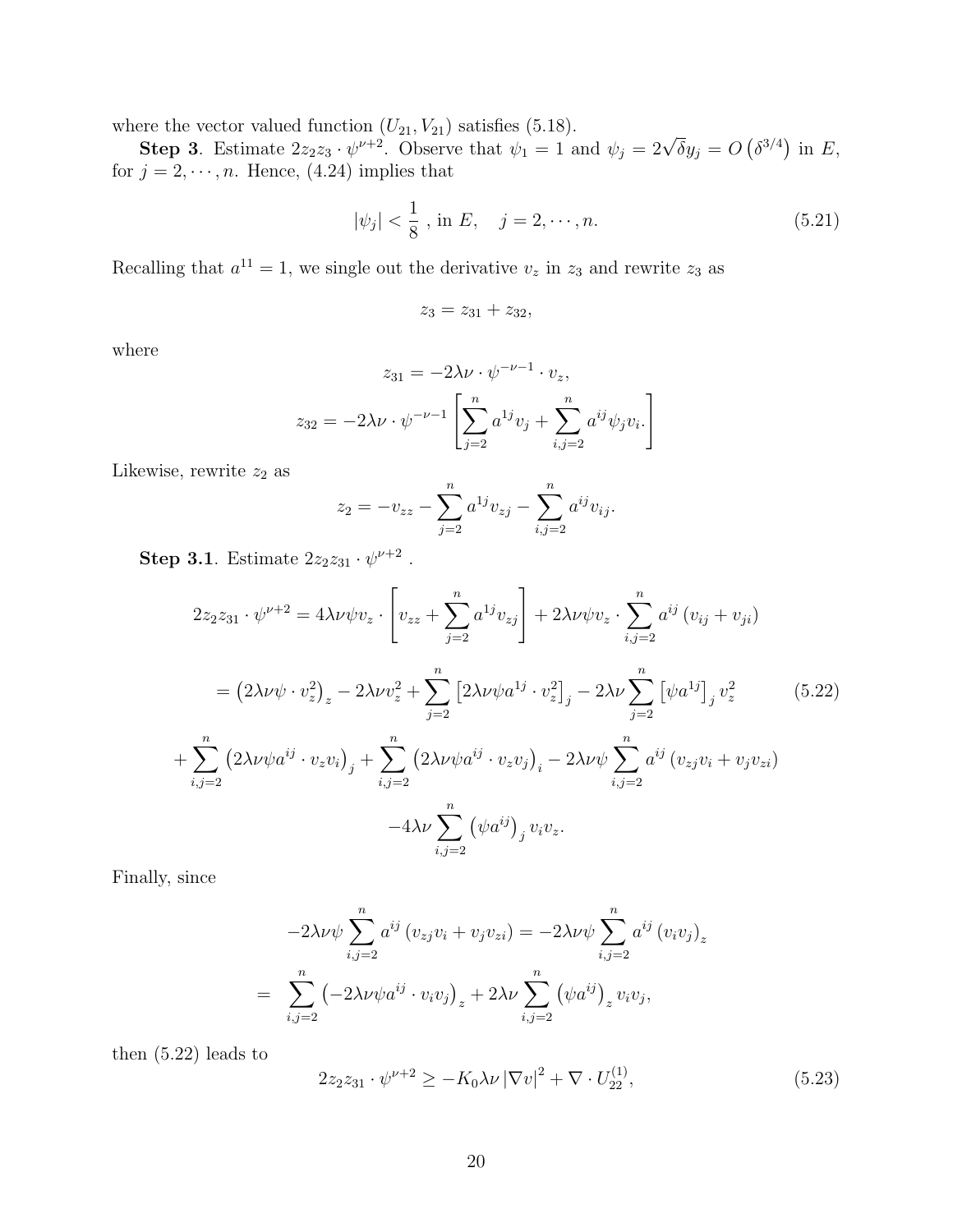where

$$
\nabla \cdot U_{22}^{(1)} = \left[ 2\lambda \nu \psi \cdot v_z^2 - 2\lambda \nu \psi \sum_{i,j=2}^n a^{ij} \cdot v_i v_j \right]_z
$$
  
+ 
$$
\sum_{j=2}^n \left[ 2\lambda \nu \psi a^{1j} \cdot v_z^2 \right]_j + \sum_{i,j=2}^n \left[ 4\lambda \nu \psi a^{ij} \cdot v_z v_i \right]_j.
$$
 (5.24)

Note that

$$
\cos\left(\tilde{n}, x_j\right) = 0, \text{ on } \partial_3 E, \quad j = 2, \cdots, n. \tag{5.25}
$$

In addition, since  $u|_{\partial_3 E} = 0$ , then  $v_z = u_z \cdot C$  on  $\partial_3 E$  and by  $(4.20)$   $v_j = u_j \cdot C + u \cdot C_j = 0$ on  $\partial_3 E$  for  $j = 2, \dots, n$ . Thus, (5.16), (5.24) and (5.25) imply that

$$
\left[ \left( U_{22}^{(1)}, 0 \right) \cdot \tilde{n} \right] \ge K_0 \lambda \nu u_z^2 \cdot \mathcal{C}^2 \text{ on } \partial_3 E. \tag{5.26}
$$

Step 3.2. Estimate  $2z_2z_{32} \cdot \psi^{\nu+2}$ .

$$
2z_2 z_{32} \cdot \psi^{\nu+2} = 4\lambda \nu \psi \left[ \sum_{j=2}^n a^{j1} v_j + \sum_{i,j=2}^n a_{ij} \psi_j v_i \right] \cdot \left( v_{zz} + \sum_{i,j=2}^n a^{ij} v_{ij} \right).
$$

We carry out this estimate in the same manner as one in Step 3.1. Similarly with Step 3.1, we obtain

$$
2z_2 z_{32} \cdot \psi^{\nu+2} \ge -K_0 \lambda \nu \cdot |\nabla v|^2 + \nabla \cdot U_{22}^{(1)}.
$$
 (5.27)

Since functions  $v_j = 0$  on  $\partial_3 E$  for  $j = 2, \dots, n$ , then (5.25) implies that

$$
\left[ \left( U_{22}^{(2)}, 0 \right), \tilde{n} \right] = 0. \tag{5.28}
$$

To finalize Step 3, we sum up inequalities (5.23) and (5.27). Denote  $U_{22} = U_{22}^{(1)} + U_{22}^{(2)}$  and take into account estimates (5.26) and (5.28). We obtain

$$
2z_2(z_{31} + z_{32}) \cdot \psi^{\nu+2} = 2z_2z_3 \cdot \psi^{\nu+2} \ge -K_0 \lambda \nu |\nabla v|^2 + \nabla \cdot U_{22},
$$
\n(5.29)

$$
[(U_{22}, 0), \tilde{n}] \ge K_0 \lambda \nu u_z^2 \cdot \mathcal{C}^2, \text{ on } \partial_3 E. \tag{5.30}
$$

**Step 4**. Estimate  $2z_1z_4 \cdot \psi^{\nu+2}$ . Since  $a^{11} = 1, \psi_1 = 1$  and  $\psi_j = O$  $\delta^{3/4}$ , for  $j = 2, ..., n$ , then one can rewrite  $z_4$  as

$$
z_4 = -\lambda^2 \nu^2 \psi^{-2\nu-2} \left[ 1 + O\left(\frac{1}{\lambda}\right) + O\left(\delta^{3/4}\right) \right] \cdot v.
$$

Hence,

$$
2z_1z_4 \cdot \psi^{\nu+2} = -2\lambda^2 \nu^2 \cdot \psi^{-\nu} a^0 \left[ 1 + O\left(\frac{1}{\lambda}\right) + O\left(\delta^{3/4}\right) \right] \cdot v_t v
$$
  

$$
= \left[ -\lambda^2 \nu^2 \cdot \psi^{-\nu} a^0 \left( 1 + O\left(\frac{1}{\lambda}\right) + O\left(\delta^{3/4}\right) \right) v^2 \right]_t
$$

$$
+ \lambda^2 \nu^2 \left[ a^0 \cdot \psi^{-\nu} \left( 1 + O\left(\frac{1}{\lambda}\right) + O\left(\delta^{3/4}\right) \right) \right]_t \cdot v^2.
$$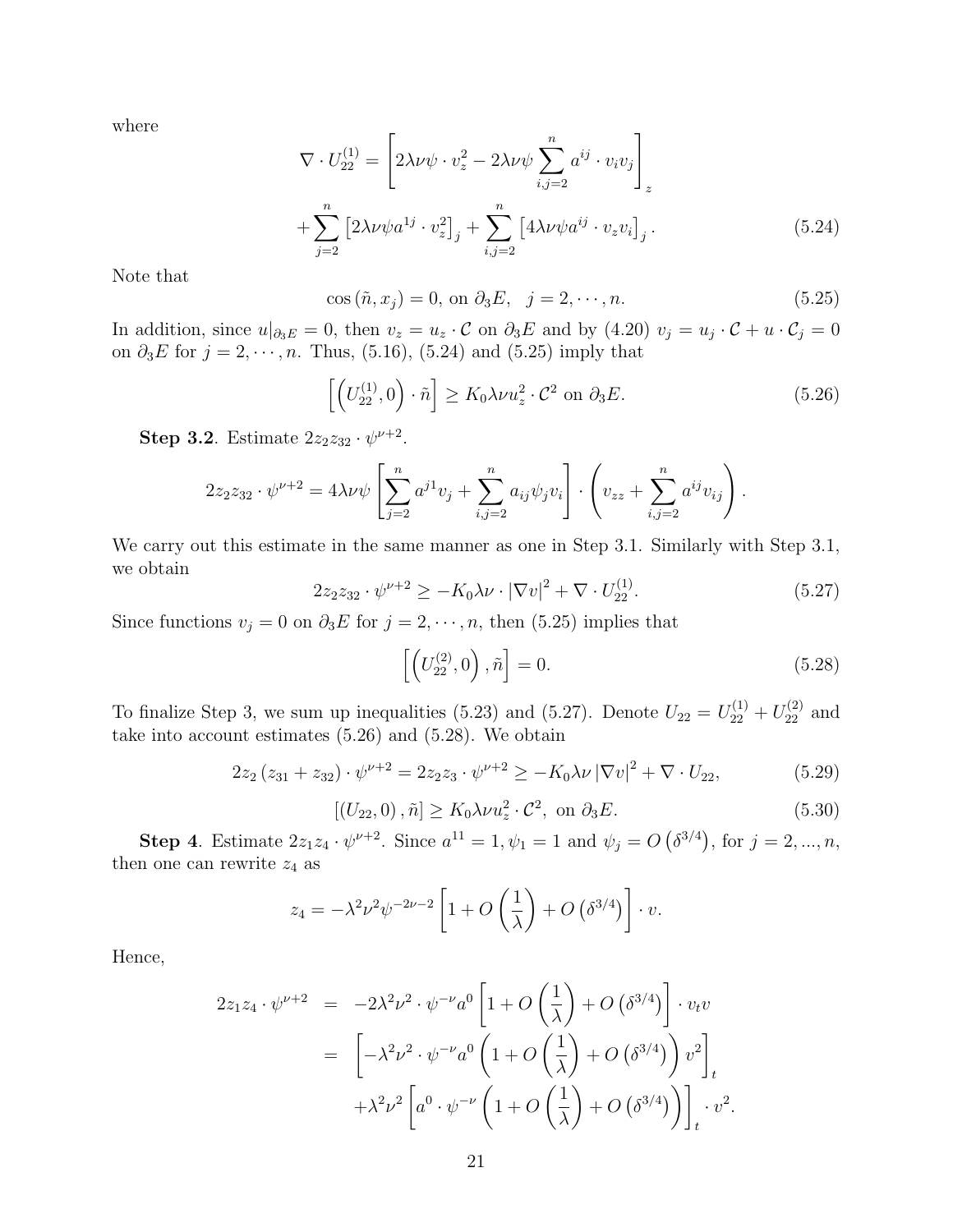Hence, using  $(4.22)-(4.24)$ , we obtain

$$
2z_1z_4 \cdot \psi^{\nu+2} \ge -K_0 \lambda^2 \nu^3 \cdot \psi^{-\nu-1} \cdot v^2 + (V_{22})_t, \tag{5.31}
$$

where

$$
V_{22} = -\lambda^2 \nu^2 \cdot \psi^{-\nu} a^0 \left( 1 + O\left(\frac{1}{\lambda}\right) + O\left(\delta^{3/4}\right) \right) v^2,
$$

which implies that

$$
V_{22} = 0, \text{ on } \partial_3 E. \tag{5.32}
$$

**Step 5**. Estimate  $2z_3z_4 \cdot \psi^{\nu+2}$ .

$$
2z_3z_4 \cdot \psi^{\nu+2} = 2(z_{31} + z_{32})z_4 \cdot \psi^{\nu+2}
$$
  
\n
$$
= 4\lambda^3 \nu^3 \cdot \psi^{-2\nu-1} \left(1 + O\left(\frac{1}{\lambda}\right) + O\left(\delta^{3/4}\right)\right) v_z v
$$
  
\n
$$
+4\lambda^3 \nu^3 \cdot \psi^{-2\nu-1} \left(1 + O\left(\frac{1}{\lambda}\right) + O\left(\delta^{3/4}\right)\right) \cdot \sum_{i=2}^n \sum_{j=1}^n a^{ij} \psi_j v_i v
$$
  
\n
$$
= \left[2\lambda^3 \nu^3 \cdot \psi^{-2\nu-1} \left(1 + O\left(\frac{1}{\lambda}\right) + O\left(\delta^{3/4}\right)\right) \cdot v^2\right]_z
$$
  
\n
$$
+2\lambda^3 \nu^3 (2\nu+1) \cdot \psi^{-2\nu-2} \left(1 + O\left(\frac{1}{\lambda}\right) + O\left(\delta^{3/4}\right)\right) \cdot v^2
$$
  
\n
$$
+ \sum_{i=2}^n \left[2\lambda^3 \nu^3 \cdot \psi^{-2\nu-1} \left(1 + O\left(\frac{1}{\lambda}\right) + O\left(\delta^{3/4}\right)\right) \cdot \sum_{j=1}^n a^{ij} \psi_j \cdot v^2\right]_i
$$
  
\n
$$
+2\lambda^3 \nu^3 (2\nu+1) \cdot \psi^{-2\nu-2} \left(1 + O\left(\frac{1}{\lambda}\right) + O\left(\delta^{3/4}\right)\right) \left(\sum_{i=2}^n \psi_i \sum_{j=1}^n a^{ij} \psi_j\right) \cdot v^2
$$
  
\n
$$
-2\lambda^3 \nu^3 \cdot \psi^{-2\nu-1} \sum_{i=2}^n \left[\left(1 + O\left(\frac{1}{\lambda}\right) + O\left(\delta^{3/4}\right)\right) \sum_{j=1}^n a^{ij} \psi_j\right]_i v^2.
$$

Since  $\psi_i = O$  $\delta^{3/4}$ , for  $i = 2, ..., n$ , then  $(4.23)$  and  $(4.24)$  imply that

$$
\left(1 + O\left(\frac{1}{\lambda}\right) + O\left(\delta^{3/4}\right)\right) \left| \sum_{i=2}^{n} \psi_i \sum_{j=1}^{n} a^{ij} \psi_j \right| \le \frac{K_0}{\lambda_0} + K_0 \delta^{3/4} < \frac{1}{4}
$$

Thus,

$$
2z_3z_4 \cdot \psi^{\nu+2} \ge K_0 \lambda^3 \nu^4 \cdot \psi^{-2\nu-2} \left(1 - \frac{\psi}{\nu}\right) \cdot v^2 + \nabla \cdot U_{23},\tag{5.33}
$$

where

$$
\nabla \cdot U_{23} = \left[ 2\lambda^3 \nu^3 \cdot \psi^{-2\nu-1} \left( 1 + O\left(\frac{1}{\lambda}\right) + O\left(\delta^{3/4}\right) \right) \cdot v^2 \right]_z
$$
  
+ 
$$
\sum_{i=2}^n \left\{ 2\lambda^3 \nu^3 \cdot \psi^{-2\nu-1} \left( 1 + O\left(\frac{1}{\lambda}\right) + O\left(\delta^{3/4}\right) \right) \cdot \sum_{j=1}^n a^{ij} \psi_j \cdot v^2 \right\}_i
$$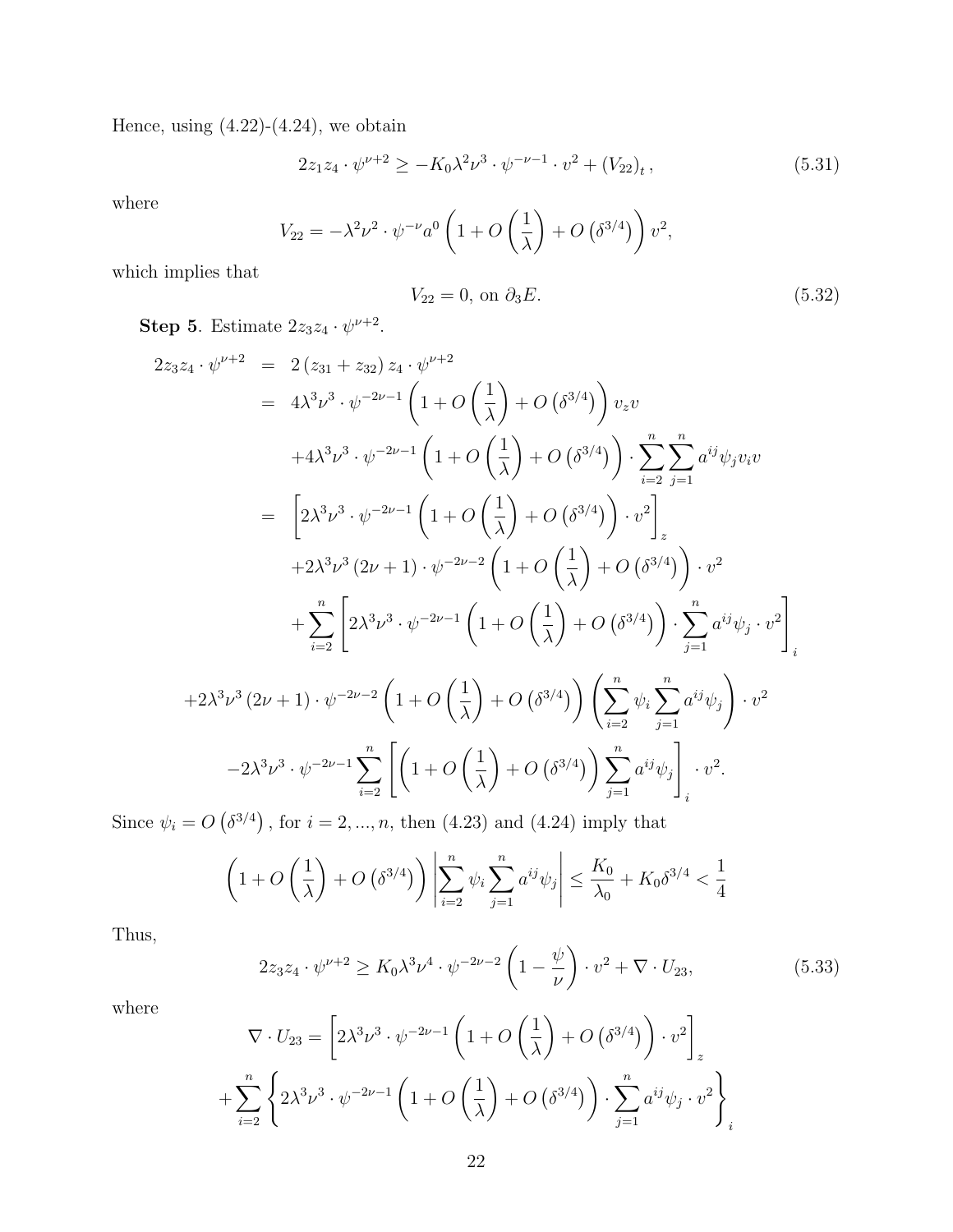Hence,

$$
U_{23} = 0 \text{ on } \partial_3 E. \tag{5.34}
$$

Since  $\nu > 2$ , then (5.16) implies that

$$
\left|\frac{\psi}{\nu}\right| < \frac{1}{2}.
$$

This and (5.33) lead to

$$
2z_3z_4 \cdot \psi^{\nu+2} \ge K_0 \lambda^3 \nu^4 \cdot \psi^{-2\nu-2} \cdot v^2 + \nabla \cdot U_{23}.
$$
 (5.35)

Finally, summing up inequalities (5.20), (5.29), (5.31) and (5.35), which result from the above steps, noticing that  $\lambda^3 \nu^4 \psi^{-2\nu-2} > \lambda^2 \nu^2 \psi^{-\nu-1}$  (compare (5.31) with (5.35)), denoting  $U_2 = U_{21} + U_{22} + U_{23}$ ,  $V_2 = V_{21} + V_{22}$ , taking into account estimates (5.18), (5.30), (5.32) and (5.34) of boundary terms, as well as the above explicit formulas for  $U_{21}, U_{22}, U_{23}, V_{21}$  and  $V_{22}$  and returning to the function  $u = v \cdot C^{-1}$ , we obtain estimates (5.5) and (5.6a,b) of this lemma.

In the following lemma we set  $\nu := \nu_0$ .

**Lemma 5.3**. Let  $\nu := \nu_0$ . Then the following estimate is valid for all  $\lambda > \lambda_0$ 

$$
\left(a^{0}u_{t}-L_{0}u\right)^{2}\cdot\mathcal{C}^{2}\geq K\left(\lambda\left|\nabla u\right|^{2}+\lambda^{3}u^{2}\right)\cdot\mathcal{C}^{2}+\nabla\cdot U_{3}+\left(V_{3}\right)_{t},\tag{5.36}
$$

where the vector valued function  $(U_3, V_3)$  is such that

$$
[(U_3, V_3), \tilde{n}] \ge K \lambda u_x^2 \cdot \mathcal{C}^2, \text{ on } \partial_3 E,
$$
\n
$$
(5.37)
$$

$$
|(U_3, V_3)| \le K\lambda^3 \left[u_z^2 + |\nabla u|^2 + u^2\right] \cdot \mathcal{C}^2, \text{ in } \overline{E}, \tag{5.38a}
$$

$$
(U_3, V_3) = 0, \text{ on } \partial_1 E. \tag{5.38b}
$$

**Proof.** Multiply the estimate of Lemma 5.1 by  $2K_0\lambda\nu(\tilde{\mu}_1)^{-1}$  and add to the estimate (5.5) of Lemma 5.2. We obtain

$$
2K_0 (\widetilde{\mu}_1)^{-1} \cdot \lambda \nu (a^0 \cdot u_t - L_0 u) \cdot u \cdot C^2 + (a^0 u_t - L_0 u)^2 \cdot \psi^{\nu+2} \cdot C^2
$$
  
\n
$$
\geq K_0 \lambda \nu |\nabla u|^2 \cdot C^2 + K_0 \lambda^3 \nu^4 \cdot \psi^{-2\nu-2} \left(1 - \frac{2K_0}{\widetilde{\mu}_1} \cdot \frac{1}{\nu}\right) \cdot u^2 \cdot C^2 + \nabla \cdot U_3 + (V_3)_t,
$$

where  $U_3 = 2K_0 \lambda \nu (\tilde{\mu}_1)^{-1} U_1 + U_2$  and  $V_3 = 2K_0 \lambda \nu (\tilde{\mu}_1)^{-1} V_1 + V_2$ . By (5.6a,b,c), the vector valued function  $(U_3, V_3)$  satisfies (5.37) and (5.38a,b). Choose a  $\nu_0(A, \tilde{\mu}_1, G) > 1$  such that

$$
1-\frac{2K_0}{\widetilde\mu_1}\cdot\frac{1}{\nu_0}>\frac{1}{2}
$$

and set  $\nu := \nu_0$ . Since by (5.16)  $\psi^{\nu+2} < 1$  in E, then

$$
2K_0 (\tilde{\mu}_1)^{-1} \lambda \nu \left( a^0 u_t - L_0 u \right) \cdot u \cdot C^2 + \left( a^0 u_t - L_0 u \right)^2 \cdot \psi^{\nu+2} \cdot C^2
$$
  
 
$$
\leq 2 \left( a^0 \cdot u_t - L_0 u \right)^2 \cdot C^2 + K \lambda^2 u^2 \cdot C^2.
$$

These lead to  $(5.36)$ .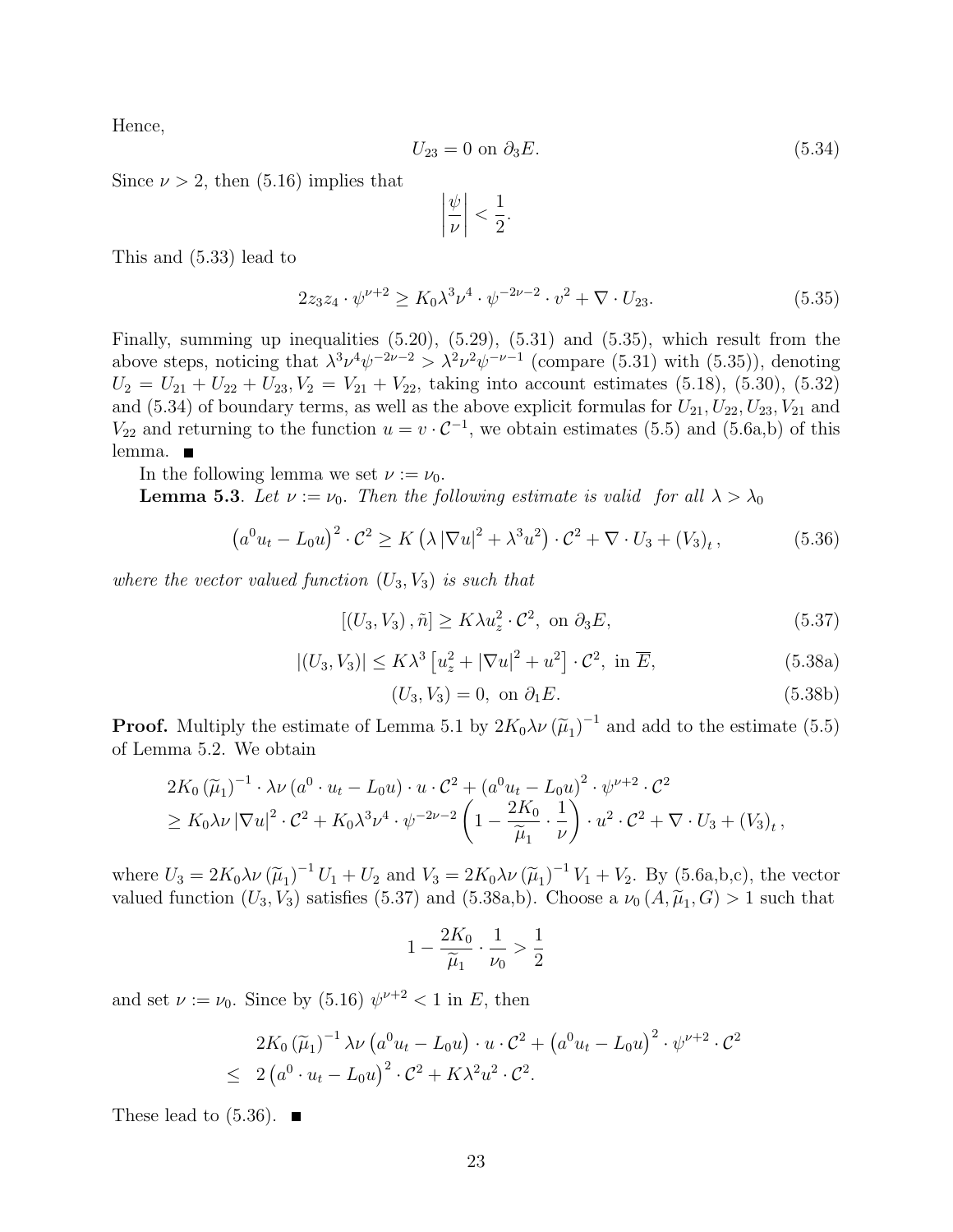The Carleman estimate (5.36) has terms only with the low order derivatives in its right hand side. To incorporate terms with the derivatives  $u_t^2$  and  $u_{ij}^2$ , we prove the following lemma first.

**Lemma 5.4**. Let  $\nu := \nu_0$ . Then the following estimate is valid for all  $\lambda > \lambda_0$ 

$$
(a^{0}u_{t} - L_{0}u)^{2} \cdot C^{2} \geq K \left(u_{t}^{2} + \sum_{i,j=1}^{n} u_{ij}^{2}\right) \cdot C^{2}
$$
  
- $K \lambda^{2} |\nabla u|^{2} \cdot C^{2} + \nabla \cdot U_{4} + (V_{4})_{t},$  (5.39)

where the vector valued function  $(U_4, V_4)$  satisfies

$$
\int_{\partial_3 E} \left[ (U_4, V_4), \tilde{n} \right] dS \ge -K\lambda \int_{\partial_3 E} u_z^2 \cdot \mathcal{C}^2 dS - K \int_{0}^{\tilde{t}_1} \int_{|y|=r(t)} u_z^2 \cdot \mathcal{C}^2 d\sigma dt, \tag{5.40}
$$

$$
|(U_4, V_4)| \le K \left( u_t^2 + \sum_{i,j=1}^n u_{ij}^2 + |\nabla u|^2 \right) \cdot \mathcal{C}^2, \text{ in } \overline{E}, \tag{5.41}
$$

$$
(U_4, V_4) = 0, \text{ on } \partial_1 E. \tag{5.42}
$$

**Proof.** Again, let  $b^{ij} = a^0 \cdot a^{ij}$ . We have

$$
(a^{0}u_{t} - L_{0}u)^{2} \cdot C^{2} = (a^{0})^{2} u^{2} \cdot C^{2} + \sum_{i,j=1}^{n} [-b^{ij} (u_{ij} + u_{ij}) u_{t}] \cdot C^{2}
$$

$$
+ (L_{0}u)^{2} \cdot C^{2} = y_{1} + y_{2} + y_{3}.
$$

Obviously,

$$
y_1 = (a^0)^2 u_t^2 \ge K u_t^2 \cdot C^2.
$$
 (5.43)

We estimate  $y_2$  and  $y_3$  from the below in two steps.

**Step 1.** Estimate  $y_2$ .

$$
y_2 = \sum_{i,j=1}^n \left[ \left( -b^{ij} u_i u_t \cdot C^2 \right)_j + \left( -b^{ij} u_j u_t \cdot C^2 \right)_i \right] + \sum_{i,j=1}^n b^{ij} \left( u_i u_{jt} + u_j u_{it} \right) \cdot C^2 + u_t \sum_{i,j=1}^n \left[ \left( b^{ij} \right)_j u_i + \left( b^{ij} \right)_i u_j \right] \cdot C^2 - 2\lambda \nu \cdot \psi^{-\nu-1} \cdot u_t \sum_{i,j=1}^n b^{ij} \left( u_i \psi_j + u_j \psi_i \right) \cdot C^2.
$$

Note that

$$
\sum_{i,j=1}^{n} b^{ij} (u_i u_{jt} + u_j u_{it}) \cdot C^2
$$
\n
$$
= \sum_{i,j=1}^{n} [b^{ij} u_i u_j \cdot C^2]_t - \sum_{i,j=1}^{n} (b^{ij})_t u_i u_j \cdot C^2 + 2\lambda \nu \psi^{-\nu-1} \sum_{i,j=1}^{n} b^{ij} u_i u_j \cdot C^2
$$
\n
$$
\geq K\lambda |\nabla u|^2 \cdot C^2 + \sum_{i,j=1}^{n} [b^{ij} u_i u_j \cdot C^2]_t \geq \sum_{i,j=1}^{n} [b^{ij} u_i u_j \cdot C^2]_t.
$$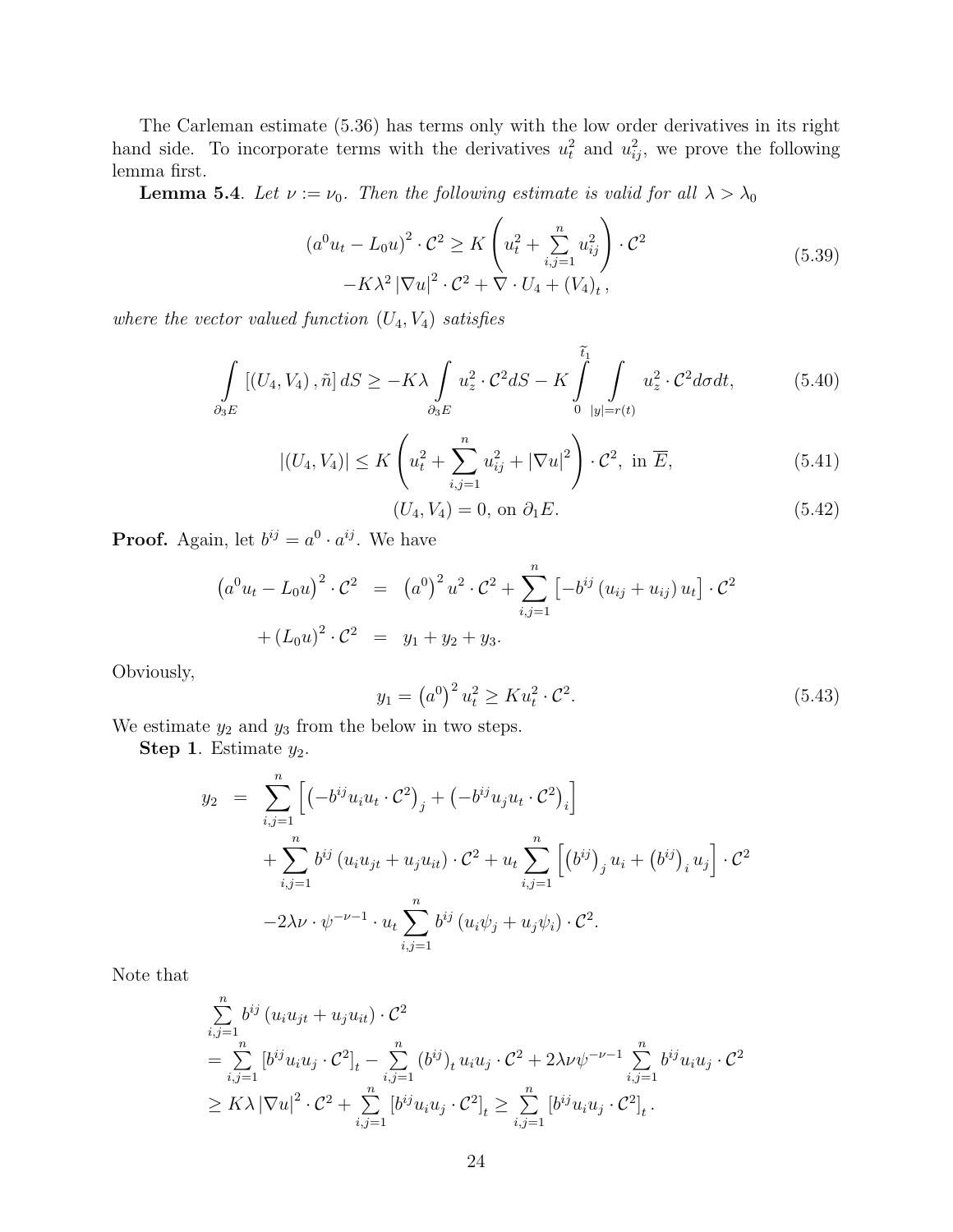Hence applying the Cauchy-Schwarz inequality 'with  $\varepsilon > 0$ ',  $2ab \ge -\varepsilon a^2 - b^2/\varepsilon$ , we obtain

$$
y_2 \ge -\varepsilon u_t^2 \cdot \mathcal{C}^2 - K \frac{\lambda^2}{\varepsilon} \cdot |\nabla u|^2 \cdot \mathcal{C}^2 + \nabla \cdot U_{41} + (V_4)_t, \tag{5.44}
$$

where

$$
\nabla \cdot U_{41} = \sum_{i,j=1}^{n} \left( -2b^{ij} u_i u_t \cdot C^2 \right)_j, \tag{5.45}
$$

$$
V_4 = \sum_{i,j=1}^n b^{ij} u_i u_j \cdot C^2.
$$
 (5.46)

Using  $(4.20)$  and  $(4.21)$ , we obtain

$$
|(U_{41}, V_4)| \leq Ku_z^2 \cdot \mathcal{C}^2, \text{ on } \partial_3 E. \tag{5.47}
$$

Summing up (5.43) and (5.44) and choosing  $\varepsilon = K/2$ , we obtain with a different constant K

$$
y_1 + y_2 \ge Ku_t^2 \cdot C^2 - K\lambda^2 |\nabla u|^2 \cdot C^2 + \nabla \cdot U_{41} + (V_4)_t. \tag{5.48}
$$

Step 2. Estimate  $y_3$ .

$$
y_3 = (L_0 u)^2 \cdot C^2 = \sum_{i,j,k,s=1}^n a^{ij} a^{ks} u_{ij} u_{ks} \cdot C^2
$$
  
\n
$$
= \sum_{\substack{i,j,k,s=1 \ (i,j)=(k,s)}}^n a^{ij} a^{ks} (u_{ij})^2 \cdot C^2 + \sum_{\substack{i,j,k,s=1 \ (i,j)\neq(k,s)}}^n a^{ij} a^{ks} u_{ij} u_{ks} \cdot C^2
$$
  
\n
$$
= \sum_{i,j,k,s=1}^n a^{ij} a^{ks} (u_{ij})^2 \cdot C^2 + \sum_{\substack{i,j,k,s=1 \ (i,j)\neq(k,s)}}^n (a^{ij} a^{ks} u_i u_{ks} \cdot C^2)_j - \sum_{\substack{i,j,k,s=1 \ (i,j)\neq(k,s)}}^n a^{ij} a^{ks} u_i u_{ksj} \cdot C^2
$$
  
\n
$$
- \sum_{\substack{i,j,k,s=1 \ (i,j)\neq(k,s)}}^n (a^{ij} a^{ks} \cdot C^2)_j u_i u_{ks}.
$$

Hence,

$$
y_3 = \sum_{\substack{i,j,k,s=1\\(i,j)\neq(k,s)}}^{n} \left[ \left( a^{ij} a^{ks} u_i u_{ks} \cdot C^2 \right)_j - \left( a^{ij} a^{ks} u_i u_{kj} \cdot C^2 \right)_s \right] - \sum_{\substack{i,j,k,s=1\\(i,j)\neq(k,s)}}^{n} \left( a^{ij} a^{ks} \cdot C^2 \right)_j \cdot u_i u_{ks}
$$
  
+ 
$$
\sum_{\substack{i,j,k,s=1\\(i,j)\neq(k,s)}}^{n} \left( a^{ij} a^{ks} \cdot C^2 \right)_s \cdot u_i u_{kj} + \sum_{\substack{i,j,k,s=1\\(i,j)\neq(k,s)}}^{n} a^{ij} a^{ks} u_{is} u_{kj} \cdot C^2.
$$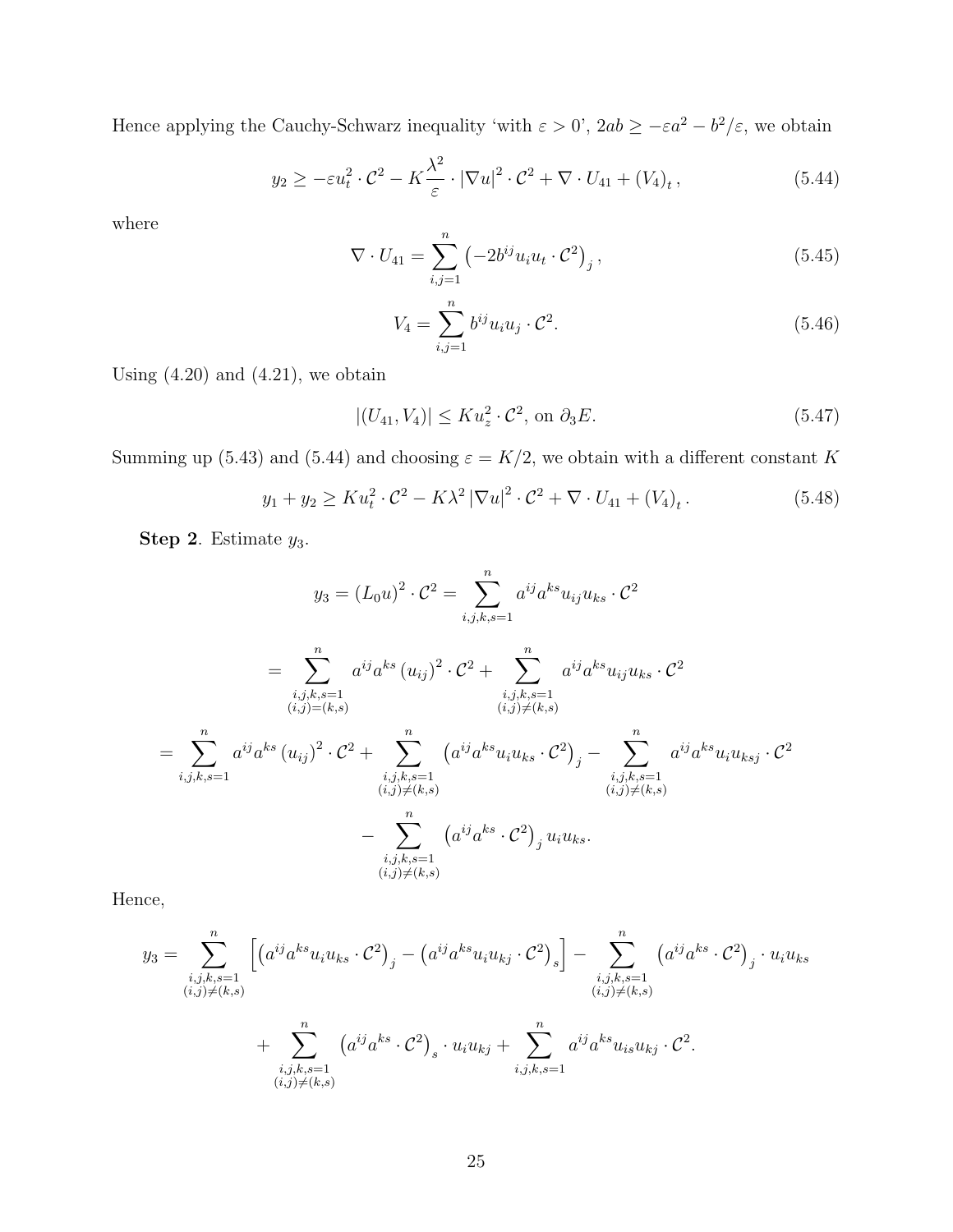It was proven in the book of Ladyzhenskaya and Uraltceva [18] (Chapter 3, formula (7.6)) that

$$
\sum_{i,j,k,s=1}^{n} a^{ij} a^{ks} u_{is} u_{kj} \ge \tilde{\mu}_1^2 \sum_{i,j=1}^{n} u_{ij}^2.
$$

Hence, applying the Cauchy Schwarz inequality with  $\varepsilon = \tilde{\mu}_1^2$  $\frac{2}{1}/2$ , we obtain

$$
y_3 \ge \frac{1}{2}\tilde{\mu}_1^2 \sum_{i,j=1}^n u_{ij}^2 \cdot \mathcal{C}^2 - K\lambda^2 |\nabla u|^2 \cdot \mathcal{C}^2 + \nabla \cdot U_{42},\tag{5.49}
$$

where

$$
\nabla \cdot U_{42} = \sum_{\substack{i,j,k,s=1\\(i,j)\neq(k,s)}}^{n} \left[ \left( a^{ij} a^{ks} u_i u_{ks} \cdot C^2 \right)_j - \left( a^{ij} a^{ks} u_i u_{kj} \cdot C^2 \right)_s \right]. \tag{5.50}
$$

To establish (5.40), we estimate from the below the boundary integral

$$
\int_{\partial_3 E} [(U_{42}, 0), \tilde{n}] dS, \text{ for } n \ge 2.
$$

To do this, we estimate from the below integrals  $I_{ijks}$ ,

$$
I_{ijks} = \int_{\partial_3 E} a^{ij} a^{ks} u_i u_{ks} \cdot C^2 \cos(\tilde{n}, x_j) dS, \text{ for } (i, j) \neq (k, s).
$$

By (4.20) and (5.25),  $I_{ijks} = 0$  for  $i \geq 2$  and for  $j \geq 2$ . Hence, we have to evaluate only integrals  $I_{11ks}$ ,

$$
I_{11ks} = \int_{\partial_3 E} a^{ks} u_z u_{ks} \cdot C^2 \cos(\tilde{n}, z) dS, \text{ for } (k, s) \neq (1, 1).
$$

Introduce the set  $E_{23}$  as

$$
E_{23} = \{(z, y, t) : |y| = r(t), t \in (0, \tilde{t}_1)\}
$$
  
=  $\{(z, y, t) : z = \varphi(t), \varphi(t) + \sqrt{\delta} |y|^2 + t = \delta, t \in (0, \tilde{t}_1)\}.$ 

Then  $E_{23} = \partial_3 E \cap \partial_2 E$ .

First, let both  $k \ge 2$  and  $s \ge 2$ . Then (4.20) implies that  $u_k = 0$  on  $\partial_3 E$ . Hence, on  $\partial_3 E$ 

$$
a^{ks}u_{z}u_{ks} \cdot C^{2}\cos(\tilde{n}, z)
$$
  
=  $\frac{\partial}{\partial x_{s}} \left[ \frac{a^{ks}u_{z}u_{k} \cdot C^{2}}{\sqrt{1 + \left[\varphi'(t)\right]^{2}}}\right] - u_{k} \cdot \frac{\partial}{\partial x_{s}} \left( \frac{a^{ks}u_{z} \cdot C^{2}}{\sqrt{1 + \left[\varphi'(t)\right]^{2}}}\right) = \frac{\partial}{\partial x_{s}} \left[ \frac{a^{ks}u_{z}u_{k} \cdot C^{2}}{\sqrt{1 + \left[\varphi'(t)\right]^{2}}}\right].$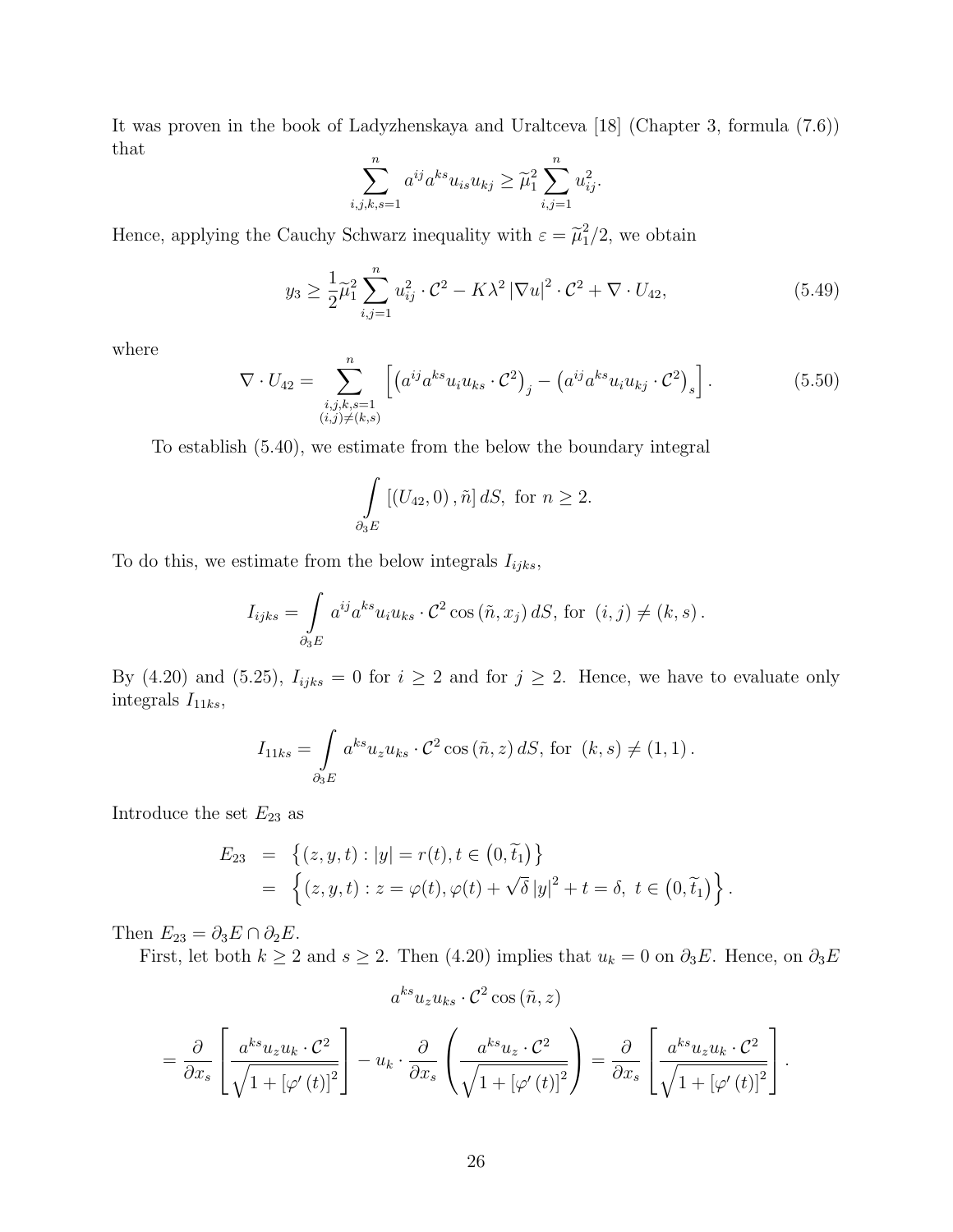Since  $E_{23} = \partial_3 E \cap \partial_2 E$ , then  $u_k = 0$  on  $E_{23}$ . Therefore (4.19) leads to  $I_{11ks} = 0$ , if both  $k \ge 2$  and  $s \ge 2$ . Suppose now that  $k = 1$  and  $s \ge 2$ . Then  $u_{ks} = u_{zs}$ . Hence, on  $\partial_3 E$ 

$$
a^{1s}u_{z}u_{zs} \cdot \mathcal{C}^{2} \cos(\tilde{n}, z) = \frac{\partial}{\partial x_{s}} \left[ \frac{a^{1s}u_{z}^{2} \cdot \mathcal{C}^{2}}{2\sqrt{1 + [\varphi'(t)]^{2}}} \right] - \frac{\partial}{\partial x_{s}} \left( \frac{a^{1s} \cdot \mathcal{C}^{2}}{2\sqrt{1 + [\varphi'(t)]^{2}}} \right) \cdot u_{z}^{2}
$$

$$
\geq -K\lambda u_{z}^{2} \cdot \mathcal{C}^{2} + \frac{\partial}{\partial x_{s}} \left[ \frac{a^{1s}u_{z}^{2} \cdot \mathcal{C}^{2}}{2\sqrt{1 + [\varphi'(t)]^{2}}} \right].
$$

Thus, (4.19) leads to

$$
I_{111s} \ge -K\lambda \int\limits_{\partial_3 E} u_z^2 \cdot \mathcal{C}^2 dS - K \int\limits_{0}^{\widetilde{t}_1} \int\limits_{|y|=r(t)} u_z^2 \cdot \mathcal{C}^2 d\sigma dt, \text{ for } s \ge 2.
$$

Summarizing, we see that

$$
I_{ijks} \ge -K\lambda \int_{\partial_3 E} u_z^2 \cdot C^2 dS - K \int_0^{\tilde{t}_1} \int_{|y|=r(t)} u_z^2 \cdot C^2 d\sigma dt, \text{ for } (i,j) \ne (k,s).
$$

Therefore, (5.49) and (5.50) imply that

$$
y_3 \ge K \sum_{i,j=1}^n u_{ij}^2 \cdot C^2 - K\lambda^2 |\nabla u|^2 \cdot C^2 + \nabla \cdot U_{42},
$$
\n(5.51)

where

$$
\int_{\partial_3 E} \left[ (U_{42}, 0), \tilde{n} \right] dS \ge -K\lambda \int_{\partial_3 E} u_z^2 \cdot \mathcal{C}^2 dS - K \int_0^{\tilde{t}_1} \int_{|y|=r(t)} u_z^2 \cdot \mathcal{C}^2 d\sigma dt. \tag{5.52}
$$

Summing up estimates (5.48) and (5.51), we obtain the estimate (5.39) of this lemma. Also, estimates (5.47) and (5.52) imply the estimate (5.40) of the boundary integral with  $U_4$  :=  $U_{41} + U_{42}$ . Recalling that  $u = \nabla u = u_t = 0$  on  $\partial_1 E$ , we conclude that (5.41) and (5.42) follow from  $(5.45)$ ,  $(5.46)$  and  $(5.50)$ .

#### Completion of the Proof of Theorem 2.

Divide the estimate (5.39) of Lemma 5.4 by  $2\lambda$  and add to the estimate (5.36) of Lemma 5.3. Then divide both sides of the resulting inequality by  $(1 + 1/2\lambda)$ , denote

$$
U = \frac{1}{(1 + 1/2\lambda)} \left( U_3 + \frac{1}{2\lambda} U_4 \right), \quad V = \frac{1}{(1 + 1/2\lambda)} \left( V_3 + \frac{1}{2\lambda} V_4 \right)
$$

and take into account estimates (5.37) and (5.38a,b) of Lemma 5.3, as well as estimates  $(5.40)$ - $(5.42)$  of Lemma 5.4. Then we obtain estimates  $(5.1)$ - $(5.4)$  of Theorem 2.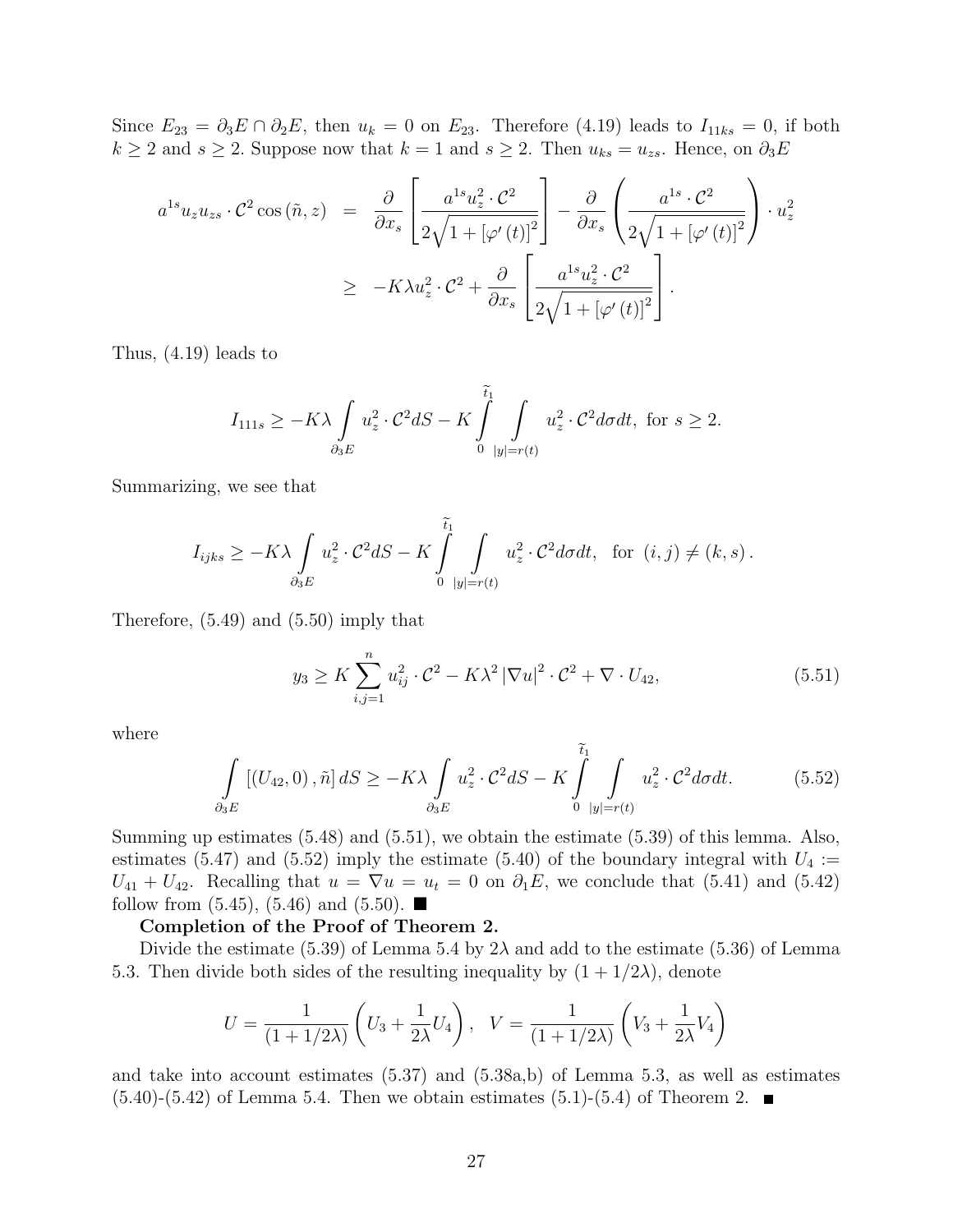# 6 Completion of the Proof of Theorem 1

In the CWF  $\mathcal{C}(z, y, t) = \exp(\lambda \psi^{-\nu})$  set  $\nu := \nu_0$  and  $\lambda > \lambda_0$ , where  $\lambda_0$  and  $\nu_0$  are parameters of Theorem 2. Multiply both sides of the integro-differential inequality (3.29) by  $\mathcal{C}(z, y, t)$ . Then square both of them, apply the Cauchy-Schwarz inequality and integrate over the domain E with the parameter  $\delta$  being chosen in (4.24). We obtain

$$
\int_{E} (a^0 w_t - L_0 w)^2 \cdot C^2 dr
$$
\n
$$
\leq M \int_{E} (|\nabla w|^2 + w^2) \cdot C^2 dr + M \int_{E} \left[ \int_{g(z)}^t [|\nabla w| + |w|] (z, y, \tau) d\tau \right]^2 \cdot C^2 dr
$$
\n
$$
+ M \sum_{\substack{i,j=1 \ (i,j) \neq (1,1)}}^n \int_{E} \left[ \int_{g(z)}^t |w_{ij}| (z, y, \tau) d\tau \right]^2 \cdot C^2 dr, \quad dr := dz dy dt.
$$

Applying Lemma 2.1, we obtain with a different constant M,

$$
\int_{E} (a^{0}w_{t} - L_{0}w)^{2} \cdot C^{2}dr
$$
\n
$$
\leq M \int_{E} (|\nabla w|^{2} + w^{2}) \cdot C^{2}dr + \frac{M}{\lambda^{2}} \sum_{\substack{i,j=1 \ (i,j) \neq (1,1)}}^{n} \int_{E} (w_{ij})^{2} \cdot C^{2}dr.
$$
\n(6.1)

Since the function  $w \in B$ , then Theorem 2 enables us to estimate the left hand side of the inequality (6.1) from the below. Using Gauss' formula and taking into account that by (5.4) the boundary integral over  $\partial_1 E$  equals zero, we obtain

$$
\int_{E} \left( a^{0}w_{t} - L_{0}w \right)^{2} \cdot \mathcal{C}^{2}dr \geq \frac{K}{\lambda} \int_{E} \left[ w_{t}^{2} + \sum_{i,j=1}^{n} \left( w_{ij} \right)^{2} \right] \cdot \mathcal{C}^{2}dr + K \int_{E} \left[ \lambda \left| \nabla w \right|^{2} + \lambda^{3}w^{2} \right] \cdot \mathcal{C}^{2}dr
$$
\n
$$
+ K\lambda \int_{\partial_{3}E} w_{z}^{2} \cdot \mathcal{C}^{2}dS - K\lambda^{3} \int_{\partial_{2}E} \left[ w_{t}^{2} + \sum_{i,j=1}^{n} \left( w_{ij} \right)^{2} + \left| \nabla w \right|^{2} + \left| w \right|^{2} \right] \cdot \mathcal{C}^{2}dS \qquad (6.2)
$$
\n
$$
- \frac{K}{\lambda} \int_{0}^{\tilde{t}_{1}} \int_{\left| y \right| = r(t)} w_{z}^{2} \cdot \mathcal{C}^{2}d\sigma dt.
$$

Since  $\partial_2 E =$  $\psi = \delta + \frac{1}{2}$ 2 is a level surface of the CWF  $\mathcal{C}(z, y, t)$ , then

$$
\mathcal{C}^{2}(z, y, t) = \exp \left[ 2\lambda \left( \frac{1}{2} + \delta \right)^{-\nu} \right], \text{ on } \partial_{2}E.
$$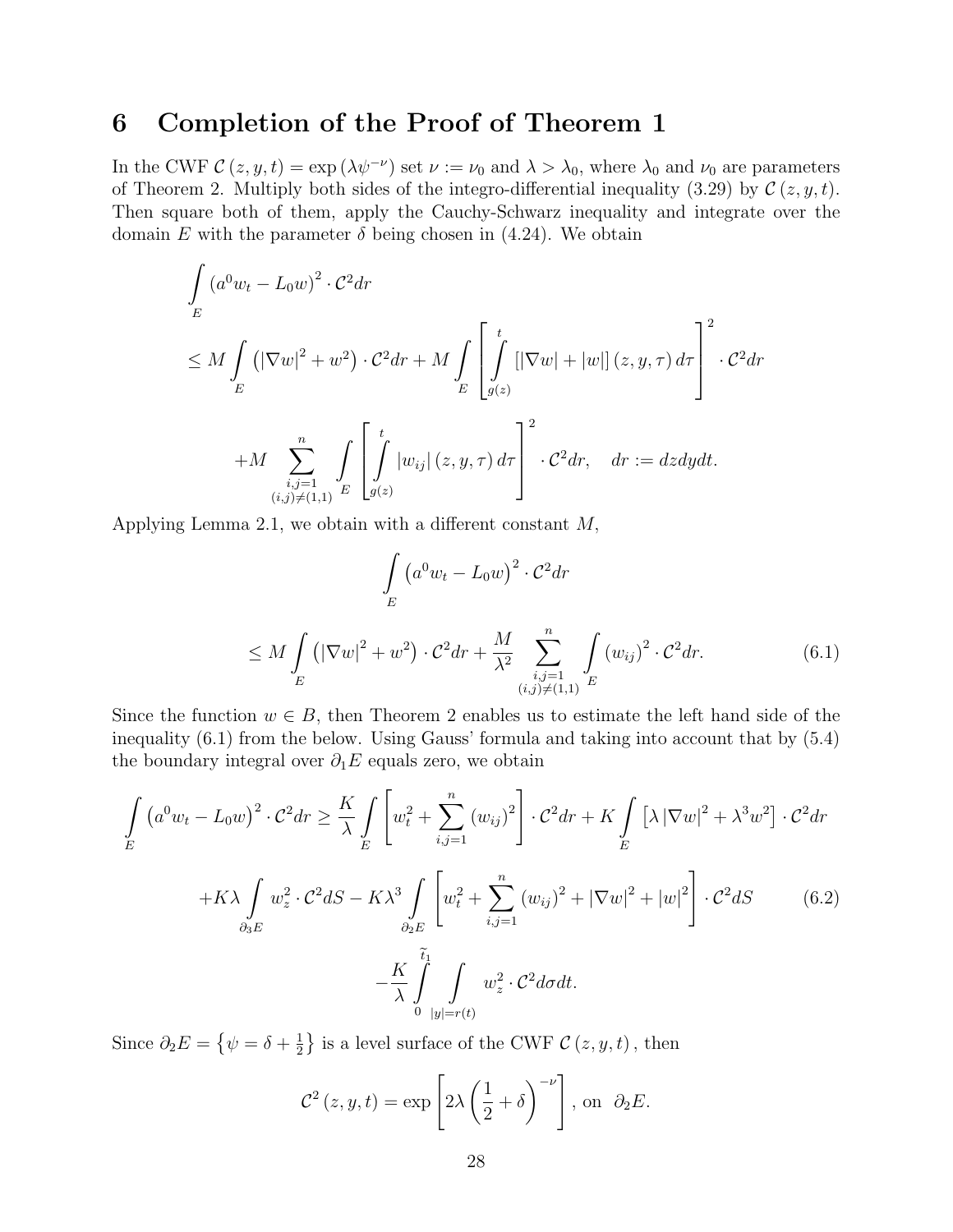Since  $\{(z, y, t) : |y| = r(t), t \in$  $(0, \tilde{t}_1)\} = E_{23} = \partial_3 E \cap \partial_2 E_2$ , then

$$
-\frac{K}{\lambda}\int\limits_{0}^{\widetilde{t}_1}\int\limits_{|y|=r(t)}w_{z}^{2}\cdot \mathcal{C}^2d\sigma dt=-\frac{K}{\lambda}\cdot \exp\left[2\lambda\left(\frac{1}{2}+\delta\right)^{-\nu}\right]\int\limits_{0}^{\widetilde{t}_1}\int\limits_{|y|=r(t)}w_{z}^{2}\cdot \mathcal{C}^2d\sigma dt.
$$

Because  $\partial_3 E$  is not a level surface of the function  $\mathcal{C}^2(z, y, t)$ , it is important that the integral over  $\partial_3 E$  in (6.2) is non-negative, which emphasizes the importance of the estimate (5.2) in Theorem 2. Dropping the integral over  $\partial_3 E$ , we make the estimate (6.2) stronger,

$$
\int_{E} \left( a^{0} \cdot w_{t} - L_{0} w \right)^{2} \cdot \mathcal{C}^{2} dr
$$
\n
$$
\geq \frac{K}{\lambda} \int_{E} \left[ w_{t}^{2} + \sum_{i,j=1}^{n} \left( w_{ij} \right)^{2} \right] \cdot \mathcal{C}^{2} dr + K \int_{E} \left[ \lambda \left| \nabla w \right|^{2} + \lambda^{3} w^{2} \right] \cdot \mathcal{C}^{2} dr \qquad (6.3)
$$
\n
$$
-K\lambda^{3} \exp \left[ 2\lambda \left( \frac{1}{2} + \delta \right)^{-\nu} \right] \int_{\partial_{2}E} \left[ w_{t}^{2} + \sum_{i,j=1}^{n} \left( w_{ij} \right)^{2} + \left| \nabla w \right|^{2} + w^{2} \right] dS
$$
\n
$$
- \frac{K}{\lambda} \cdot \exp \left[ 2\lambda \left( \frac{1}{2} + \delta \right)^{-\nu} \right] \cdot \int_{0}^{\tilde{t}_{1}} \int_{|y|=r(t)} w_{z}^{2} \cdot \mathcal{C}^{2} d\sigma dt.
$$

Choose a sufficiently large  $\lambda_1 > \lambda_0$  such that

$$
\frac{M}{\lambda_1} < \frac{K}{2}.
$$

Comparing (6.3) with (6.1), we obtain for  $\lambda > \lambda_1$ 

$$
\frac{K}{\lambda} \int_{E} \left[ w_t^2 + \sum_{i,j=1}^n w_{ij}^2 \right] \cdot C^2 dr + K \int_{E} \left[ \lambda |\nabla w|^2 + \lambda^3 w^2 \right] \cdot C^2 dr
$$
\n
$$
\leq 2K\lambda^3 \exp \left[ 2\lambda \left( \frac{1}{2} + \delta \right)^{-\nu} \right] \cdot \int_{\partial_2 E} \left[ w_t^2 + \sum_{i,j=1}^n w_{ij}^2 + |\nabla w|^2 + w^2 \right] dS \tag{6.4}
$$
\n
$$
+ \frac{2K}{\lambda} \cdot \exp \left[ 2\lambda \left( \frac{1}{2} + \delta \right)^{-\nu} \right] \cdot \int_{0}^{\tilde{t}_1} \int_{|y|=r(t)} w_z^2 \cdot C^2 d\sigma dt.
$$

Choose an arbitrary  $\varepsilon \in (0, \delta)$  and denote

$$
E(\varepsilon) = \left\{ (z, y, t) \in E : \psi(z, y, t) < \frac{1}{2} + \varepsilon \right\}.
$$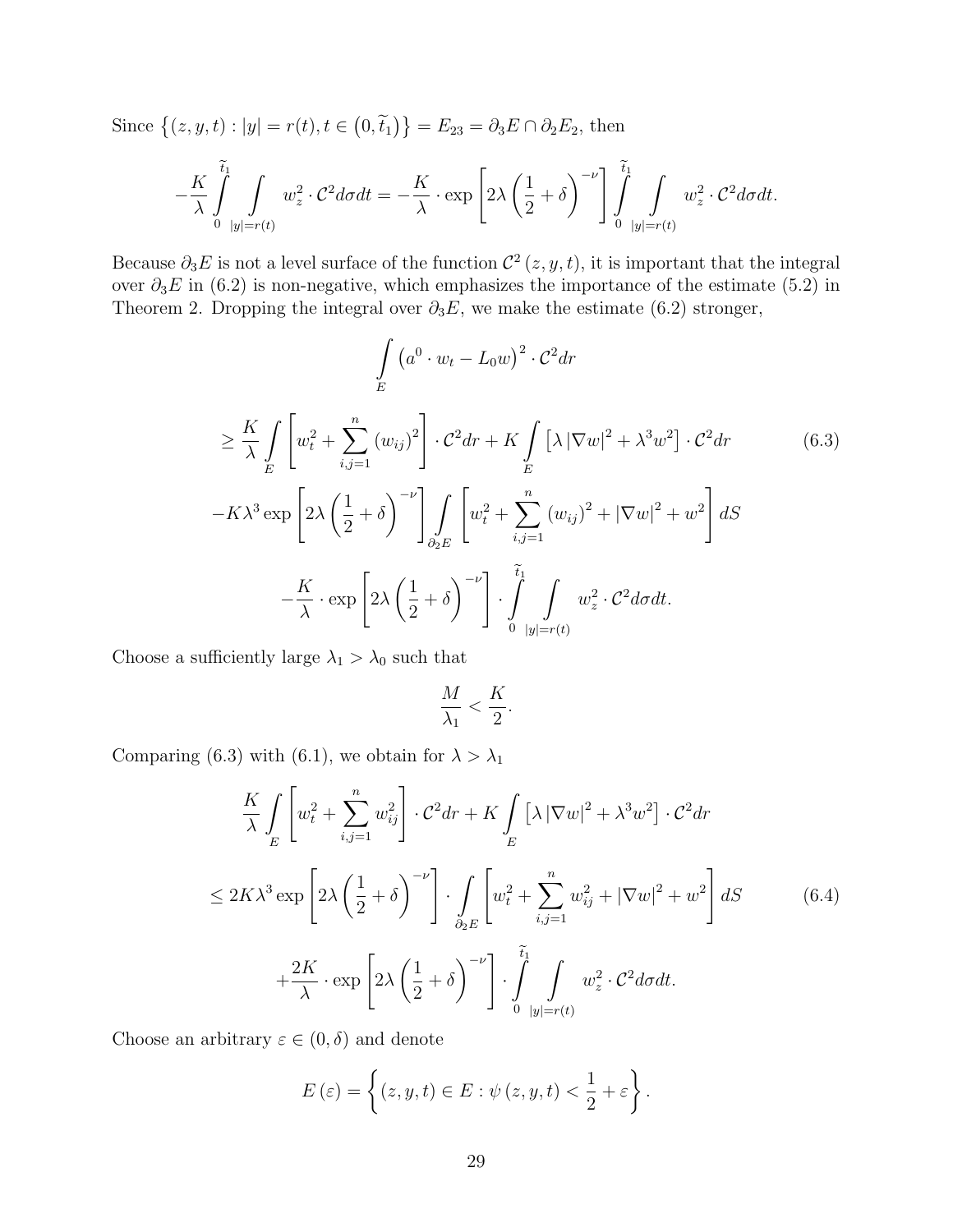Hence,  $E_{\varepsilon} \subset E$  and

$$
\mathcal{C}^{2}(z, y, t) \ge \exp\left[2\lambda \left(\frac{1}{2} + \varepsilon\right)^{-\nu}\right], \text{ in } E_{\varepsilon}.
$$

Replacing in (6.4) integrals over E with integrals over  $E_{\varepsilon}$  and dropping integrals with derivatives, we obtain a stronger estimate,

$$
\lambda^3 \exp \left[ 2\lambda \left( \frac{1}{2} + \varepsilon \right)^{-\nu} \right] \int_{E_{\varepsilon}} w^2 dr
$$
  
\n
$$
\leq 2\lambda^3 \exp \left[ 2\lambda \left( \frac{1}{2} + \delta \right)^{-\nu} \right] \int_{\partial_2 E} \left[ w_t^2 + \sum_{i,j=1}^n w_{ij}^2 + |\nabla w|^2 + w^2 \right] dS
$$
  
\n
$$
+ \frac{2}{\lambda} \cdot \exp \left[ 2\lambda \left( \frac{1}{2} + \delta \right)^{-\nu} \right] \cdot \int_{0}^{\tilde{t}_1} \int_{|y|=r(t)} w_z^2 \cdot C^2 d\sigma dt.
$$

Divide this inequality by  $\exp \left[-2\lambda\right]$  $\left(\frac{1}{2} + \varepsilon\right)$  $\vert -v \vert$  $\cdot$   $\lambda^3$  and note that

$$
\lim_{\lambda \to \infty} \exp \left\{-2\lambda \left[ \left(\frac{1}{2} + \varepsilon\right)^{-\nu} - \left(\frac{1}{2} + \delta\right)^{-\nu} \right] \right\} = 0.
$$

Thus, letting  $\lambda \to \infty$ , we obtain

$$
\int\limits_{E_{\varepsilon}} w^2 dr = 0.
$$

Since  $\varepsilon \in (0, \delta)$  is an arbitrary number, then the function  $w(z, y, t) = 0$  in E.

# References

- [1] Alifanov OM 1994 Inverse Heat Transfer Problems (New York: Springer)
- [2] Bukhgeim AL and Klibanov MV 1981 Global uniqueness of a class of multidimensional inverse problems Soviet Math. Dokl. 24 244 - 247
- [3] Bukhgeim AL 1981 Carleman estimates for Volterra operators and uniqueness of inverse problems, in Non-Classical Problems of Mathematical Physics Editor M.M. Lavrent'ev, published by the Computing Center of the Siberian Branch of the Russian Academy of Science, Novosibirsk, 56-64 (in Russian)
- [4] Hörmander L 1963 Linear Partial Differential Operators (Berlin: Springer)
- [5] Imanuvilov OYu and Yamamoto M 1998 Lipschitz stability in inverse parabolic problems by the Carleman estimate Inverse Problems 14 1229-45